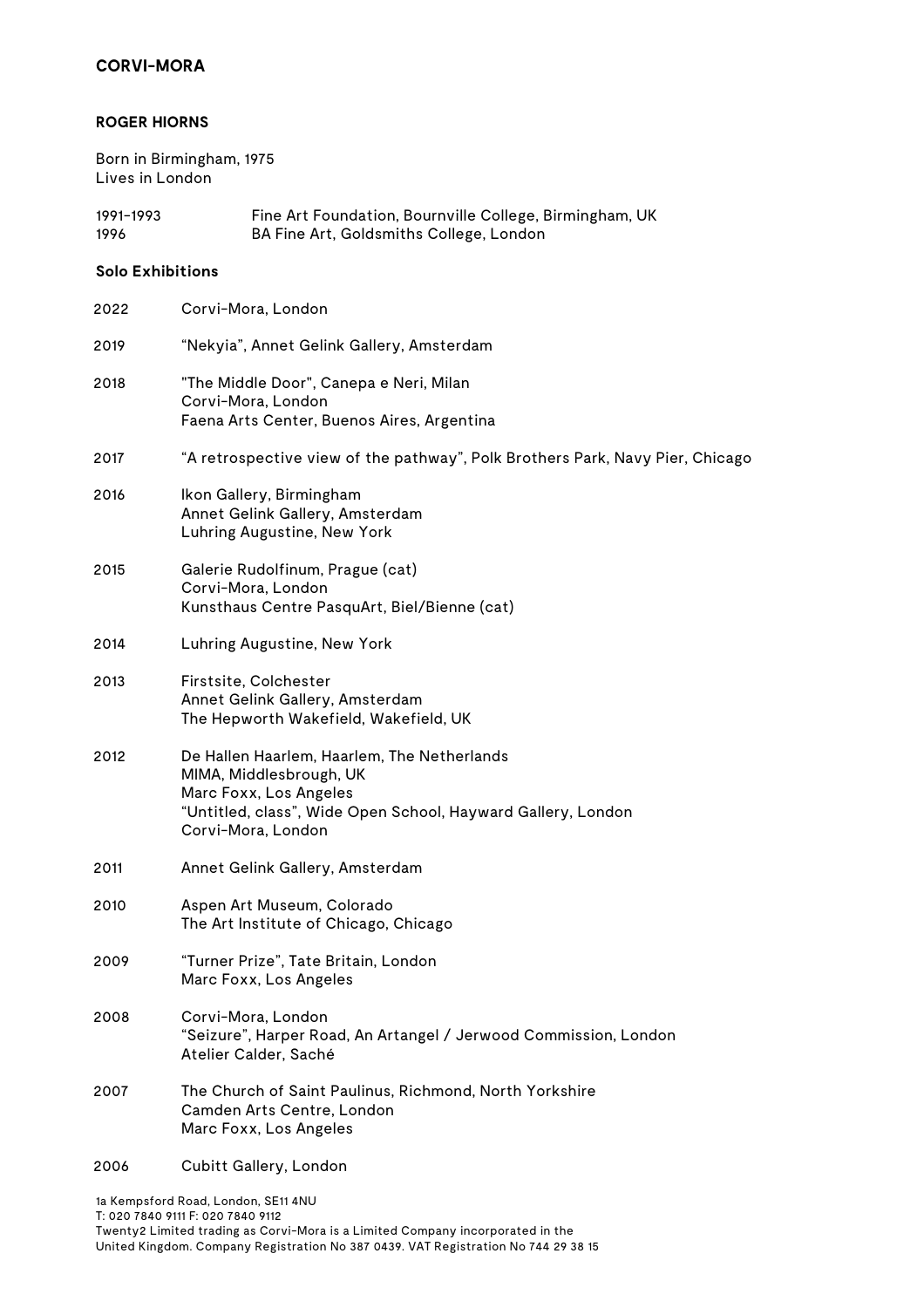Milton Keynes Gallery, Milton Keynes Galerie Nathalie Obadia, Paris Corvi-Mora, London "Benign", Serpentine Gallery, London

- 2003 Corvi-Mora, London UCLA Hammer Museum, Los Angeles Art Now, Tate Britain, London Marc Foxx, Los Angeles
- 2001 Corvi-Mora, London

### **Group Exhibitions**

| 2022 | "Testament", Goldsmiths Centre for Contemporary Art, London                                                                                                                                                                                                                                                                                                                                                                                                                                                                                                                                                                                                                                                                                          |
|------|------------------------------------------------------------------------------------------------------------------------------------------------------------------------------------------------------------------------------------------------------------------------------------------------------------------------------------------------------------------------------------------------------------------------------------------------------------------------------------------------------------------------------------------------------------------------------------------------------------------------------------------------------------------------------------------------------------------------------------------------------|
| 2021 | "Nothing is Lost. Art and Matter in Transformation", GAMeC, Bergamo<br>"Post-Capital: Art and the Economics of the Digital Age", Mudam, Luxembourg<br>"Into Nature", Assen, Drenthe, The Netherlands                                                                                                                                                                                                                                                                                                                                                                                                                                                                                                                                                 |
| 2020 | "Lucht", Museum Kranenburgh, Bergen                                                                                                                                                                                                                                                                                                                                                                                                                                                                                                                                                                                                                                                                                                                  |
| 2019 | "Wuzhen Contemporary Art Exhibition", Wuzhen<br>"Berlin Atonal 2019", Berlin<br>"The Aerodrome", Ikon Gallery, Birmingham<br>"Now", Scottish National Gallery of Modern Art, National Galleries Scotland,<br>Edinburgh<br>"A Cool Breeze", Galerie Rudolfinum, Prague                                                                                                                                                                                                                                                                                                                                                                                                                                                                                |
| 2018 | "Sculpture", Luhring Augustine, New York<br>"Robot Love", Van Abbemuseum, Eindhoven<br>"Crash Test", La Panacée, MoCo, Montpellier<br>"In Motion. Ceramic Reflections in Contemporary Art", Keramiekmuseum<br>Princessehof, Leeuwarden                                                                                                                                                                                                                                                                                                                                                                                                                                                                                                               |
| 2017 | "The Policeman's Beard is Half Constructed: Art in the Age of Artificial<br>Intelligence", Bonner Kunstverein, Bonn<br>"Ruptures", Des Moines Art Center, Des Moines, Iowa                                                                                                                                                                                                                                                                                                                                                                                                                                                                                                                                                                           |
| 2016 | "The Forces behind the Forms", Kunstmuseum Thun, Thun<br>"Quiz 2", Mudam Luxembourg, Luxembourg City<br>"The Forces behind the Forms", Kunstmuseen Krefeld, Krefeld                                                                                                                                                                                                                                                                                                                                                                                                                                                                                                                                                                                  |
| 2015 | "The Forces behind the Forms", Galerie im Taxispalais, Innsbruck (cat)<br>"SupraEnvironmental", Katonah Museum of Art, New York<br>"Carte Blanche to Luhring Augustine", Galerie Patrick Seguin, Paris<br>"Äppärät", Ballroom Marfa, Texas<br>"Periodic Tales: The Art of the Elements", Compton Verney, Warwickshire (cat)<br>"Strange Pilgrims", The Contemporary Austin, Texas (cat)<br>"Sculpture in the Close", Jesus College, Cambridge<br>"Artists for Ikon", Ikon Gallery, Birmingham<br>"Private Utopia: Contemporary Works from the British Collection", Dunedin Public<br>Art Gallery, Dunedin<br>"Rare Earth", Thyssen-Bornemisza Art Contemporary, Vienna<br>"History is Now: 7 Artists Take On Britain", Hayward Gallery, London (cat) |
|      |                                                                                                                                                                                                                                                                                                                                                                                                                                                                                                                                                                                                                                                                                                                                                      |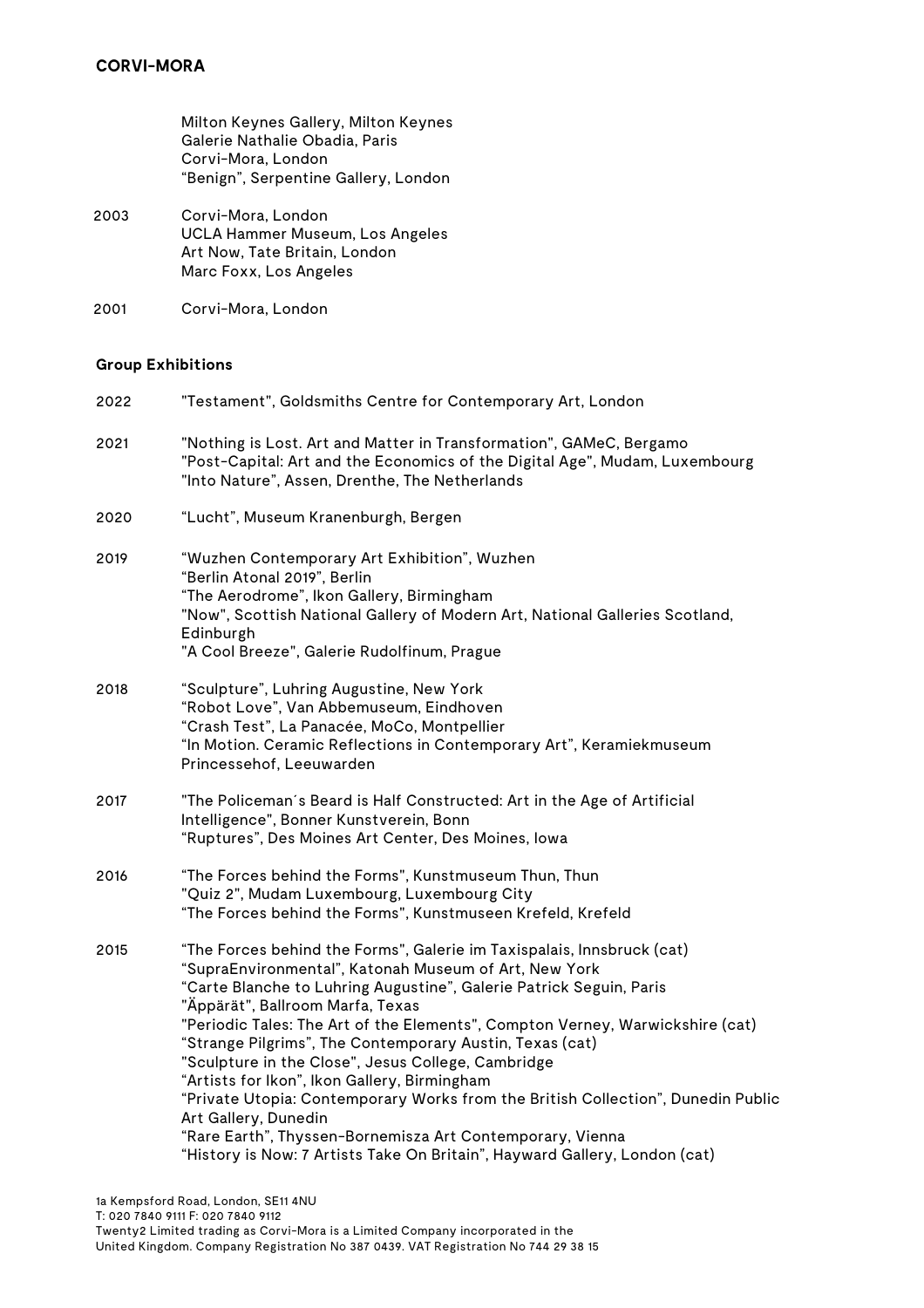"Birmingham Show", Eastside Projects, Birmingham "The Nothin Uv It", Bergen Kunsthall, Bergen 2014 "Indeterminacy", Large Glass, London "Untitled Group Sculpture Exhibition", Marc Foxx, Los Angeles "In\_We Trust: Art and Money", Columbus Museum of Art, Columbus "On The Devolution Of Culture", Rob Tufnell, London "A Screaming Comes Across the Sky", LABoral Centro de Arte, Gijón Taipei Biennial, Taipei Fine Arts Museum, Taipei "Body and Void: Echoes of Henry Moore in Contemporary Art", The Henry Moore Foundation, Perry Green, UK (cat) "Quiz", Galeries Poirel, Nancy (cat) "Making Colour", The National Gallery, London "do it Moscow", Garage Museum of Contemporary Art, Moscow "Private Utopia: Contemporary Works from the British Collection", Tokyo Station Gallery, Tokyo; Museum of Art, Itami, Japan; Kochi Museum of Art, Kochi, Japan; Okayama Museum of Art, Okayama, Japan (cat) 2013 "Dread – fear in the age of technological acceleration", De Hallen, Haarlem "Folk Devil", David Zwirner, New York "do it 2013", Manchester International Festival, Manchester Art Gallery, Manchester "The Encyclopedic Palace", 55th Venice Biennale, Venice "The World is Almost Six Thousand Years Old: Contemporary Art and Archaeology from the Stone Age to the Present", Lincoln Cathedral, Lincoln "Days in Lieu", David Zwirner, London "The Universal Addressability of Dumb Things", Bluecoat, Liverpool; Nottingham Contemporary, Nottingham; De La Warr Pavilion, Bexhill On Sea 2012 "Courtship of the Peoples", Simon Oldfield, London Smith's Row, Bury St Edmunds "Common Ground", Public Art Fund, City Hall Park, New York "News from Nowhere", firstsite, Colchester "The Lots Wife", Salisbury Arts Centre, Salisbury "Out of Control', NEST, The Hague 2011 "The Sculpture Show", Scottish National Gallery of Modern Art, Edinburgh "September 11", MoMA PS1, New York (cat) "A Fire in the Master's House is Set", Chapter, Cardiff "The Shape of Things To Come: New Sculpture", Saatchi Gallery, London "British Art Show 7: In the Days of the Comet", Hayward Gallery, London; touring to Tramway, Glasgow; Plymouth Arts Centre, Plymouth (cat) "Dystopia", CAPC Museé d'art Contemporain de Bordeaux, Bordeaux (cat) 2010 "Art of Ideas: The Witching Hours", Birmingham Museum and Art Gallery, Waterhall Gallery, Birmingham (cat) "British Art Show 7: In the Days of the Comet", Nottingham Contemporary, Nottingham "Profusion", Calke Abbey, Derbyshire (cat) "Gerhard Richter and the disappearance of the image in contemporary art", Centro di Cultura Contemporanea Strozzina, Palazzo Strozzi, Florence "Crash", Gagosian Gallery, London 2009 Marc Foxx, Los Angeles "The Knight's Tour", De Hallen Haarlem, The Netherlands "The Quick and the Dead", Walker Art Center, Minneapolis 2008 "A Life of Their Own", Lismore Castle Arts, Co. Waterford, Ireland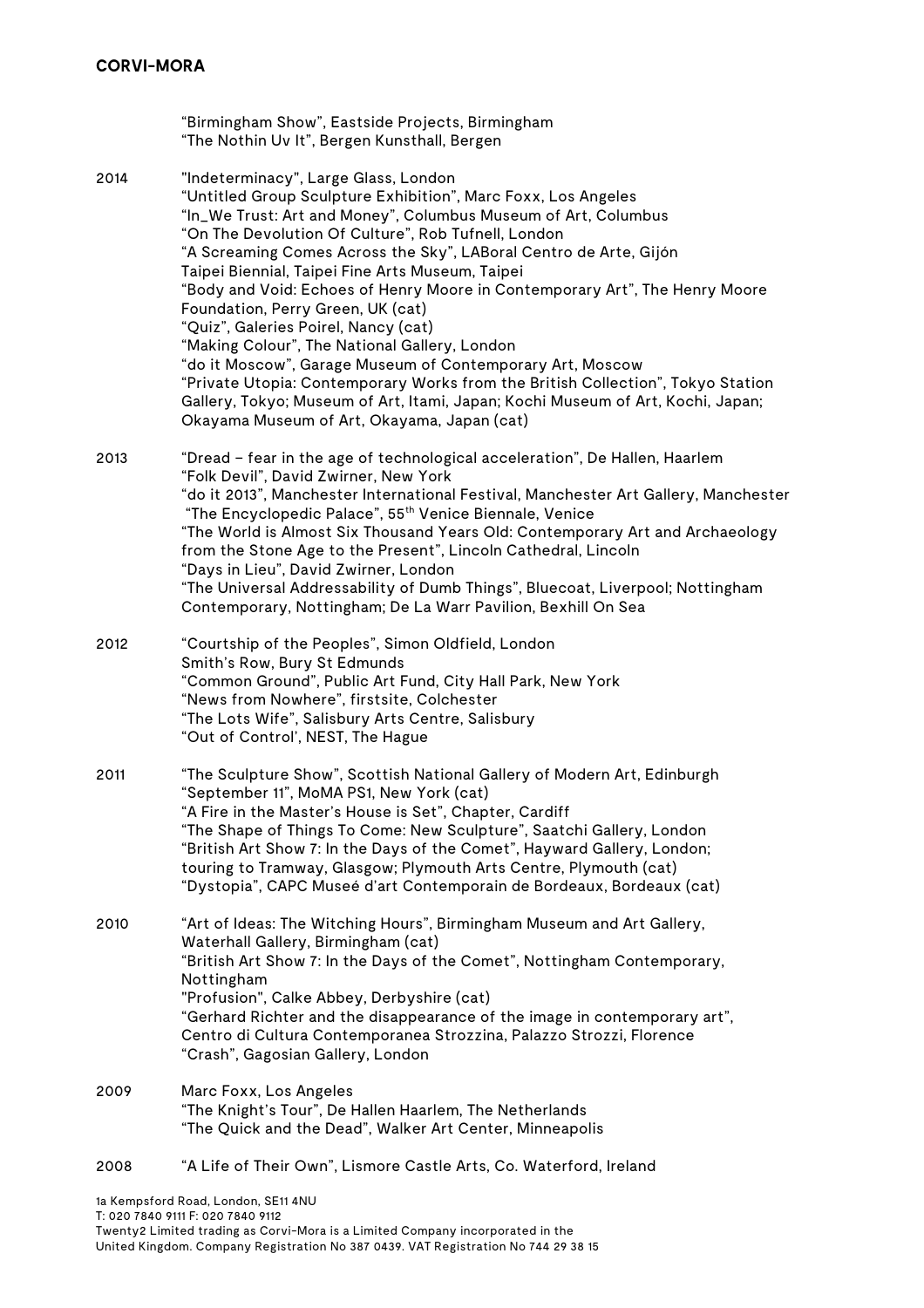Galerie Diana Stigter, Amsterdam Busan Biennale, Busan, Korea "Legende", Centre d' Art Contemporain, Charamande, France "Run Run", The Collins Gallery, University of Strathclyde, Glasgow "Thyssen-Bornemisza Art Contemporary as Aleph", Kunsthaus Graz, Graz "Stain Pattern", Annet Gelink Gallery, Amsterdam (curated by Glenn Sorensen) 2007 "If everybody had an Ocean. Brian Wilson an art exhibition", CAPC Musée d'art Contemporain, Bordeaux "Fusion Now! More Light, More Power, More People", Rokeby, London "Grit and Vigor", Licht & Sie, Dallas "Insubstantial Pageant Faded", Western Bridge, Washington "Ultramoderne", Espace Paul Wurth, Luxembourg "Good Morning, Midnight", Casey Kaplan, New York (curated by Bruce Hainley) "Destroy Athens", 1st Athens Biennial, Athens "Still Life", Meadow Gallery, Hanbury Hall, Worcestershire Sculpture Biennale, Jesus College Cambridge "You Have Not Been Honest", Museo d'Arte Donnaregina, MADRE, Naples (cat) "If everybody had an Ocean. Brian Wilson an art exhibition", Tate St Ives, St. Ives "Echo Room", Alcalá 31, Madrid 2006 Corvi-Mora, London "How to improve the World; 60 Years of British Art", Hayward Gallery, London (The Arts Council Collection) "Le Retour de la Colonne Durutti", Isabella Bortolozzi, Berlin "Refract", Marc Foxx, Los Angeles 2005 "Jaybird", Galleria Zero, Milano "British Art Show 6", BALTIC Centre for Contemporary Art, Gateshead (touring exhibition organised by the Hayward Gallery) "The Way We Work Now", Camden Arts Centre, London "ETC.", Le Consortium, Dijon "Le Voyage Interieur, Paris-London", Espace EDF Electra, Paris "Sculpture new spirit", Galerie Nathalie Obadia, Paris Marc Foxx, Los Angeles "Sculptures d'Appartement", Musee Departemental d'Art Contemporain, Rochechouart, France "Water Event", by Yoko Ono, Migros Museum für Gegenwartskunst, Zürich; Astrup Fearnley Museet for Moderne Kunst, Oslo "Still Life", Museo de Arte de Lima, Peru 2004 "The Fee of Angels", Man in the Holocene, London "Trailer", Man in the Holocene, London "Reflections", Artuatuca Art Festival, Tongeren, Belgium (cat) "The Futurians", Taro Nasu Gallery, Tokyo (cat) "Into My World", The Aldrich Contemporary Art Museum, Ridgefield, CT (cat) "Still Life", Museo de Arte Contemporáneo, Rio de Janeiro "A Secret History of Clay", Tate Liverpool, Liverpool (cat) "Particle Theory", Wexner Center for the Arts, Columbus, Ohio "Daddy Pop", Anne Faggionato, London (cat) "Candyland Zoo", Herbert Read Gallery, Kent Institute of Art & Design, Canterbury 2003 "Help", Els Hanappe Underground, Athens "Honey, I Rearranged the Collection", 1a Kempsford Road, London "Hidden Agenda or Hide and Seek", ACME, Los Angeles "New Work", Corvi-Mora, London "Still Life", Museo Alejandro Otero, Caracas; Buenos Aires; Centro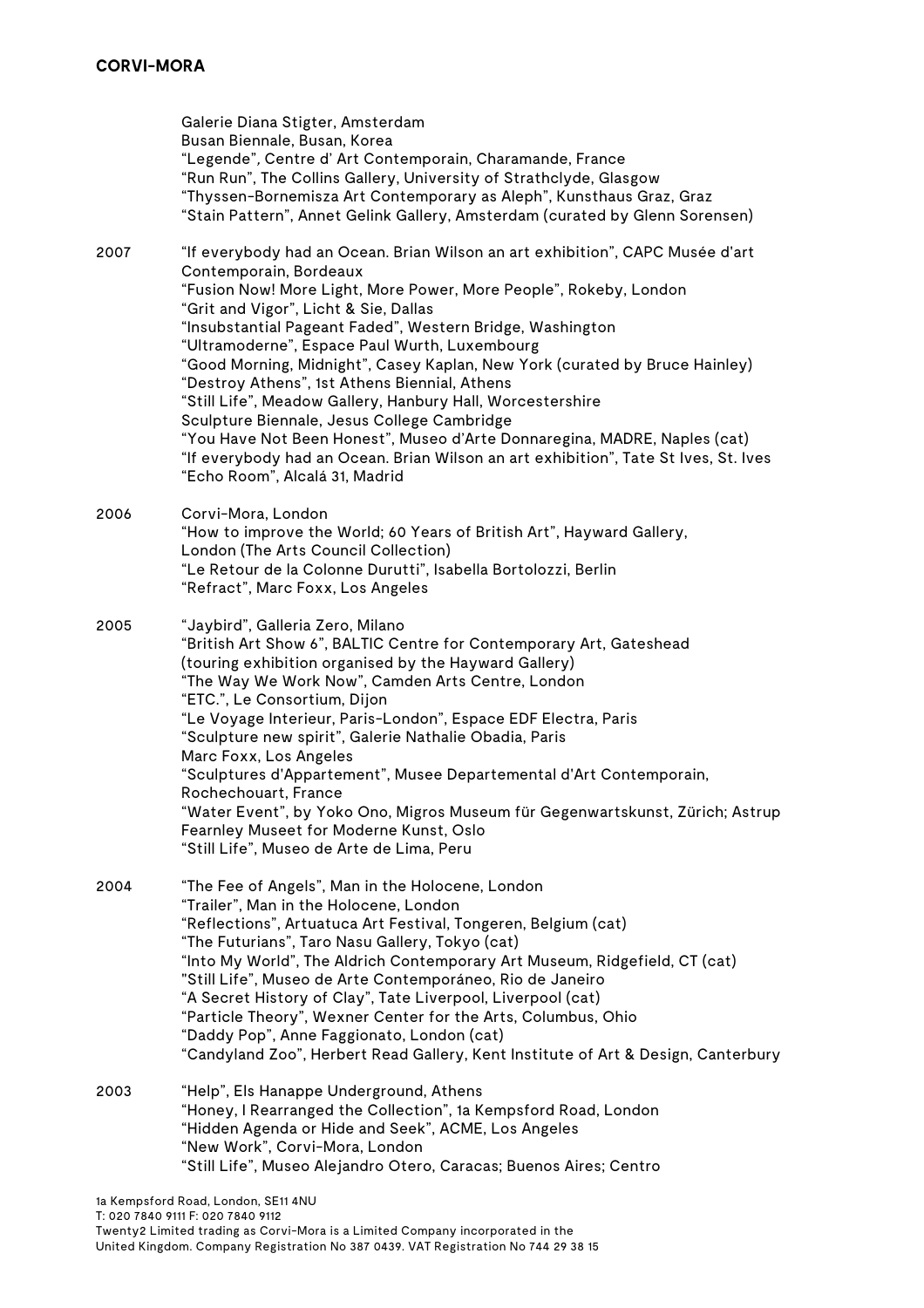|      | Cultural Parque de España, Rosario; Biblioteca Luis Angel Arango; Bogotá<br>"Architecture Schmarchitecture", Kerlin Gallery, Dublin                                                                                                                                                                                                                                                                                                           |
|------|-----------------------------------------------------------------------------------------------------------------------------------------------------------------------------------------------------------------------------------------------------------------------------------------------------------------------------------------------------------------------------------------------------------------------------------------------|
| 2002 | "Still Life", Museo Nacional de Bellas Artes, Santiago, Chile; touring British Council<br>exhibition (cat)<br>"The Galleries Show: Contemporary Art in London", The Royal Academy of Arts,<br>London<br>"The Dirt Of Love", The Mission, London<br>"Shimmering Substance", Cornerhouse, Manchester<br>"The Ink Jetty", Neon Gallery, London<br>"Shimmering Substance", Arnolfini, Bristol (cat)<br>"Exchange", Richard Salmon Gallery, London |
| 2001 | Neon Gallery, London<br>"Looking With/Out", East Wing Collection, Courtauld Institute of Art, London<br>"Modern Love", Hobbypop Museum, Dusseldorf                                                                                                                                                                                                                                                                                            |
| 2000 | Corvi-Mora, London<br>"British Art", Diehl Vorderwuelbecke, Berlin (cat)<br>"Shot in the Head", Lisson Gallery, London<br>"Heart and Soul", Sandroni Rey, Venice, CA<br>"Point of View", Richard Salmon Gallery, London<br>"comes the spirit", Jerwood Gallery, London<br>"Tim Gardner, Roger Hiorns, Jason Meadows, Glenn Sorensen", Corvi-Mora, London                                                                                      |
| 1999 | "Roger Hiorns, Enrico David, Clare Stephenson", Transmission Gallery, Glasgow<br>"newBuild", Platform Gallery, London<br>"Heart and Soul", 60 Long Lane, London<br>"Manufacturers", Paper Bag Factory, London<br>"The Great Hall", Bury St Edmunds Art Gallery, UK                                                                                                                                                                            |
| 1998 | "Resolute", Platform Gallery, London<br>"True Science", Gallery K, Hamburg<br>"Cluster Bomb", Morrison Judd Gallery, London<br>"Super Nature", Studio A, London<br>"Micro", Hales Gallery, London                                                                                                                                                                                                                                             |
| 1997 | "Olympic Village", Transmission Gallery, Glasgow<br>"European Couples and Others", Transmission Gallery, Glasgow<br>"Latest Acquisitions", Bund, Kensington, London<br>"Through the Looking Glass", Channel Four Television, London<br>"Gang A Bong", Goldsmiths College, London                                                                                                                                                              |

### **Other Works**

| 2018 | "A retrospective view of the pathway, (pathways)", Circa 1990 - ongoing, Haarlem                                                                                                                                                           |
|------|--------------------------------------------------------------------------------------------------------------------------------------------------------------------------------------------------------------------------------------------|
| 2017 | "A retrospective view of the pathway, (pathways)", Circa 1990 - ongoing, Off-site<br>project, Galerie Rudolfinum, Prague                                                                                                                   |
| 2016 | "The retrospective view of the pathway", Glass Wharf, Bristol<br>"Untitled (a retrospective view of the pathway)", Birmingham Cathedral,<br>Birmingham<br>"A retrospective view of the pathway, (pathways)", Circa 1990 - ongoing, Suffolk |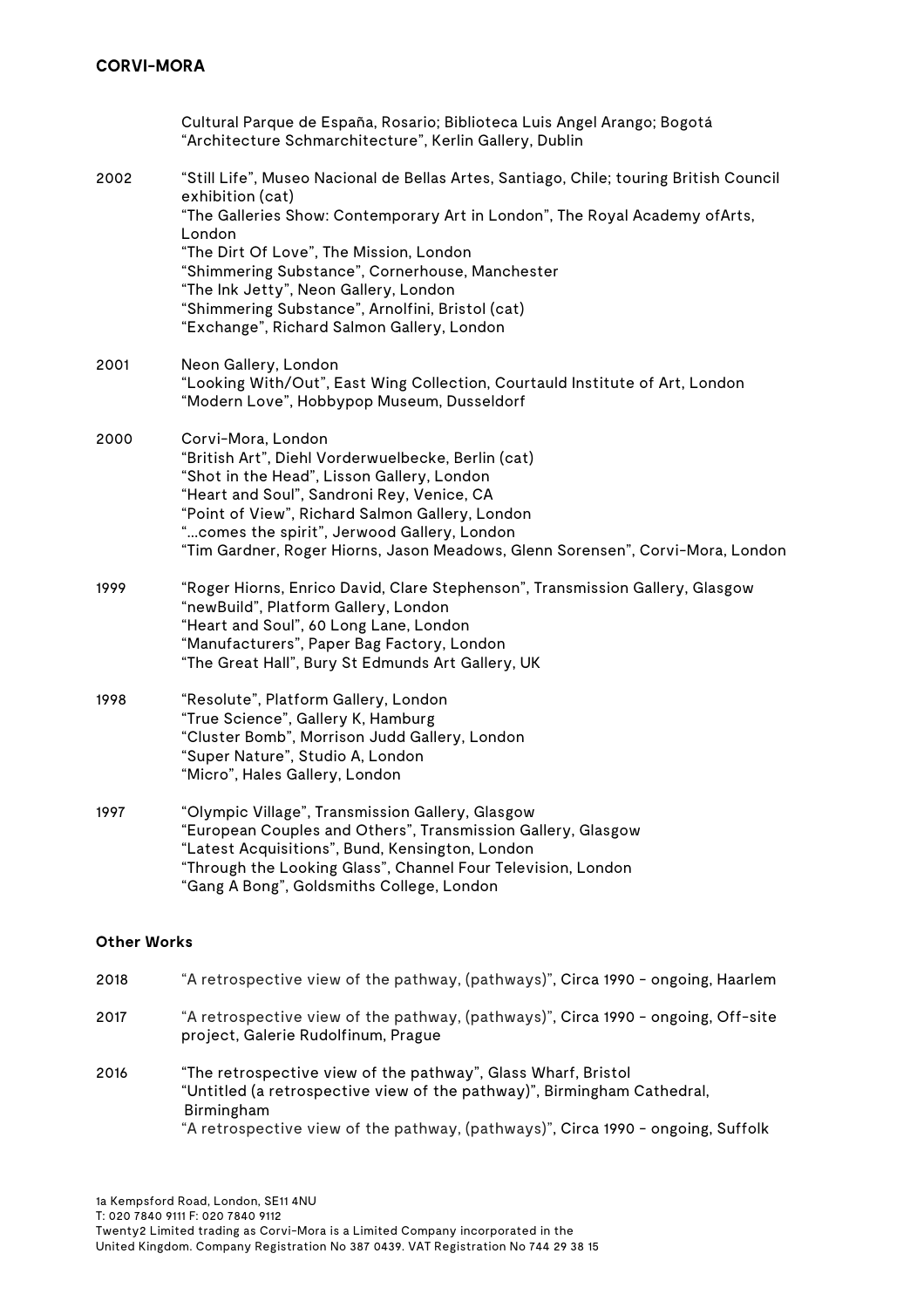- 2014 "Recreation of the work Growth and Form by Richard Hamilton", Richard Hamilton, Tate Modern, originally executed in 1951, Hamilton estate
- 2005 Merce Cunningham Dance Company; Event, Barbican, London

# **Curated Exhibitions**

| 1999 | "Heart and Soul", 60 Long Lane, London |  |  |
|------|----------------------------------------|--|--|

#### **Awards**

| 2016 | Faena Prize, Faena Art Centre Buenos Aires, Argentina (winner) |
|------|----------------------------------------------------------------|
| 2009 | Turner Prize, Tate Gallery, London, England (shortlisted)      |

#### **Monographic Publications**

| 2016 | Ruth Noack, "Roger Hiorns @lkon Gallery", Cornerhouse Publications                                                           |
|------|------------------------------------------------------------------------------------------------------------------------------|
| 2015 | JJ Charlesworth, David Korecký, Felicity Lunn, "Roger Hiorns", Verlag für modern<br><u>Kunst</u> , Czech Republic            |
| 2013 | "Roger Hiorns: Seizure 2008/2013", Yorkshire Sculpture Park, Wakefield<br>"Roger Hiorns", De Hallen Haarlem, The Netherlands |
| 2012 | "Roger Hiorns - Untitled", Hayward Publishing, UK                                                                            |
| 2008 | "Seizure: Roger Hiorns", Artangel, UK                                                                                        |
| 2006 | "Roger Hiorns", Cornerhouse Publications, Milton Keynes Gallery, UK                                                          |

## **Other Publications**

| 2017 | "The Policeman´s Beard is Half Constructed: Art in the Age of Artificial<br>Intelligence", Bonner Kunstverein, p. 73, 116, 127<br>Stella Paul, "Chromaphilia: The Story of Colour in Art", Phaidon, London, p.100<br>Martin Clark, Steven Claydon, "I AINT THE NOING UV IT IM JUS ONLE THE SHOWING<br>UV IT", Bergen Kunsthall, p. 25, 36-37<br>Penelope Curtis, "Sculpture Vertical, Horizontal, Closed, Open", Yale University<br>Press, pp. 98-99, 288-289 |
|------|---------------------------------------------------------------------------------------------------------------------------------------------------------------------------------------------------------------------------------------------------------------------------------------------------------------------------------------------------------------------------------------------------------------------------------------------------------------|
| 2016 | Grayson Perry, Sonia Boyce et al, "The Creative Stance", Common-Editions co-<br>published with UAL, p. 165-182<br>Dominique Perrault, "Groundscapes - Other Topographies", HYX, p.174                                                                                                                                                                                                                                                                         |
|      |                                                                                                                                                                                                                                                                                                                                                                                                                                                               |
| 2015 | Heather Pesanti, Ann Reynolds, Lawrence Weschler, Alva Noë, "Strange<br>Pilgrims", The Contemporary Austin, Texas, pp.78-87                                                                                                                                                                                                                                                                                                                                   |
| 2014 | "The Twenty First Century Art Book", Phaidon, London, p.119<br>"Quiz", Manuella Editions, p.102<br>British Council, "Private Utopia: Contemporary Art From the British Council<br>Collection", The Asahi Shimbun, Japan, pp.72-73                                                                                                                                                                                                                             |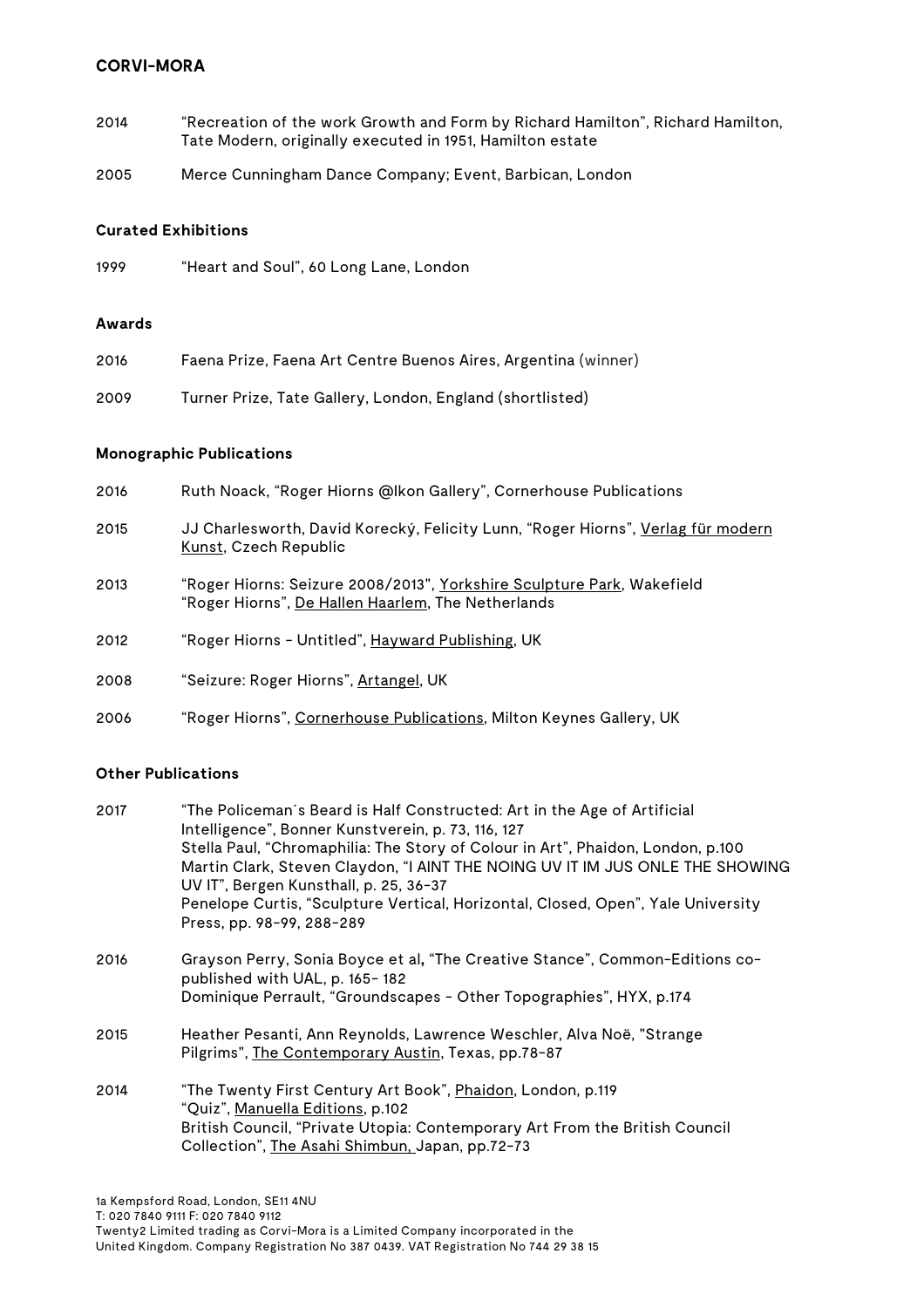- 2013 Massimiliano Gioni, "Il Palazzo Enciclopedico", Fondazione La Biennale di Venezia Hans Ulrich Obrist, "DO IT, The Compendium", Independent Curators International, New York, p. 208
- 2012 Hans Ulrich Obrist and Rem Koolhaas, "London Dialogues: Serpentine Gallery 24 Hour Interview Marathon", Skira Editore, Milan, pp. 169 - 175 Glenn Adamson and Jane Pavitt (Editors), "Postmodernism: Style and Subversion, 1970-1990", Victoria & Albert Museum, London, Charles Jencks timeline, p. 277 "Made in the UK; Contemporary Art from the Richard Brown Baker Collection", Museum of Art, Rhode Island School of Design, pp.40-41 Hossein Amirsadeghi, "Sanctuary: Britain's Artists and their Studios", Thames and Hudson, London
- 2011 Peter Eleey, "September 11", MoMA PS1, pp.134-134 Charles Jencks, "The Story of Post Modernism", Wiley, pp.49, 188-189 Mark Von Schlegell, "New Dystopia", Sternberg Press, pp.91 & 152 "The Shape of Things To Come: New Sculpture", Saatchi Gallery, London, pp.48-53, 114 Lisa Le Feuvre and Tom Morton, "British Art Show 7: In the Days of the Comet", Hayward Publishing, London, pp.86-89
- 2010 Henry Werner, "Modern Art For Sale: Les Plus Grandes Foires et Salons d'Art Au Monde", Feymedia, Dusseldorf, p. 169 "Contemporary Collecting: The Donna and Howard Stone Collection", Art Institute of Chicago, p.141 "Gerhard Richter and the disappearance of the image in contemporary art", Centro di Cultura Contemporanea Strozzina, Florence, Alias, pp.96-101
- 2009 David Bussel, "Looking at Display. Images of Contemporary Art in London Galleries", Rachmaninoffs, London, p.23 Christian Rattemeyer, Brian Sholis , "The Judith Rothschild Foundation Contemporary Drawing Collection: Catalogue Raisonné'", The Museum of Hans Ulrich Obrist, "Experiment Marathon", Reykjavik Art Museum, Serpentine Gallery, Koenig Books, pp.66, 74-75, 112, 123, 137 "The Quick and the Dead", Walker Art Center, pp.222-223 "British Council Collection: Passports", British Council, cover, pp.100-101 "Passports. In Viaggio Con L'Arte", Silvana Editoriale, Milano, pp.106-107 "Voids: A Retrospective", JRP Ringier, Zürich and Ecart Publications, Geneva, p.306
- 2008 Tom Morton, "Expenditure", Contemporary Art Exhibition, Busan Biennale, pp.146- 147 Hans Ulrich Obrist, "Formulas For Now", Thames and Hudson, p.86 Alexis Vaillant, "Legende", Sternberg Press, Berlin "Semaines, Digestive System", Analogues, Les Presses du Reel, pp.37-48 "New Perspectives in Sculpture and Installation", Vitamin 3-D, Phaidon, pp.150-151
- 2007 Judith Collins, "Sculpture Today", Phaidon, pp.202-203 "You Have Not Been Honest", Cornerhouse Publications, British Council "Destroy Athens", 1st Athens Biennale, pp.158-159 "Voids", Centre Pomipdou, Kunsthalle Bern, JRP Ringier
- 2006 "Frieze Projects, Artists' Commissions and Talks", Thames & Hudson, London, p.98- 99
- 2005 Alex Farquharson, "Brian Wilson: An Art Book", Four Corners Books
- 2004 "Do It", edited by Hans Ulrich Obrist, Revolver and e-flux

1a Kempsford Road, London, SE11 4NU T: 020 7840 9111 F: 020 7840 9112 Twenty2 Limited trading as Corvi-Mora is a Limited Company incorporated in the United Kingdom. Company Registration No 387 0439. VAT Registration No 744 29 38 15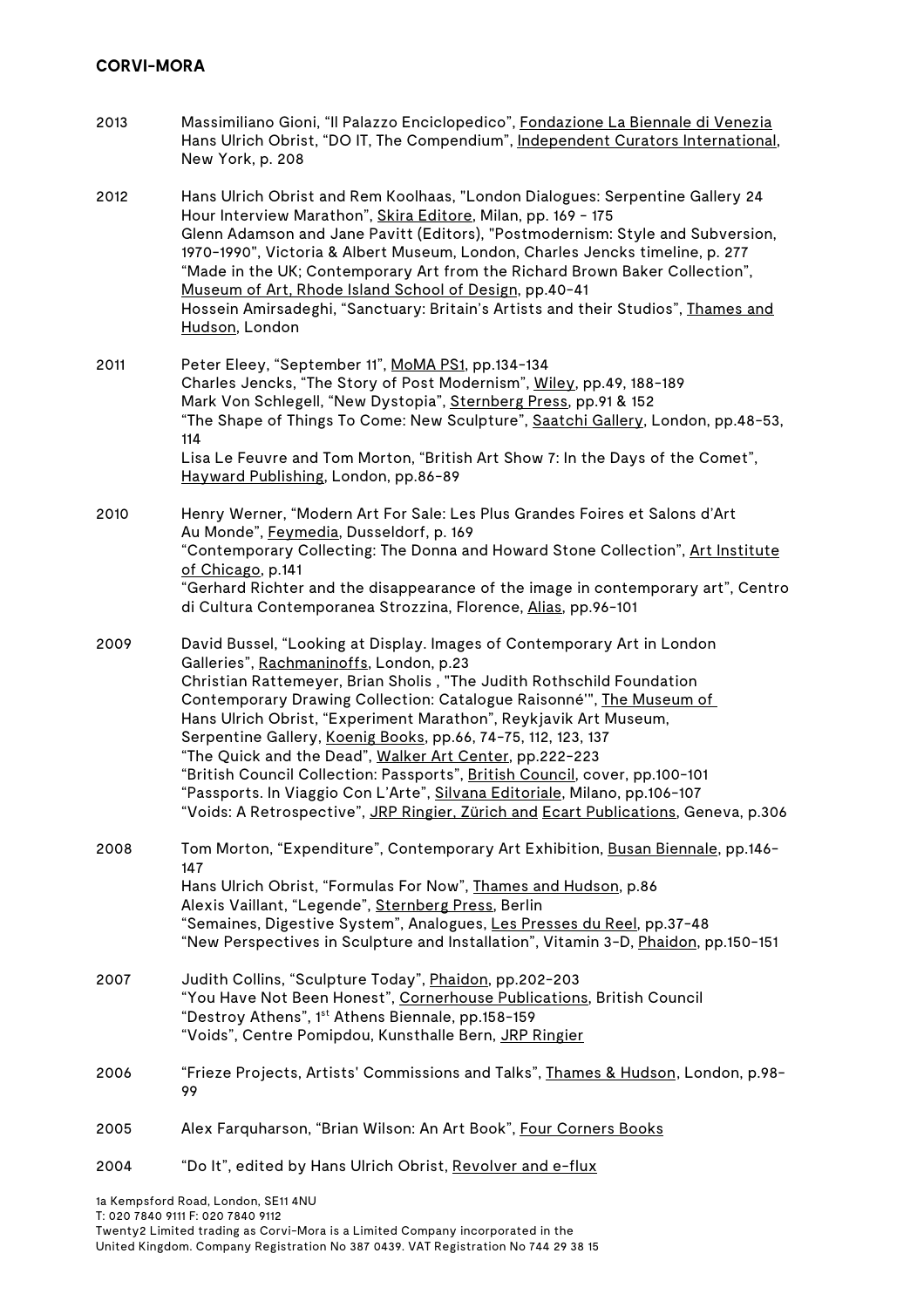|      | "Now and Then", Tate Britain, Tate Publishing, London, pp.30-35<br>"Reflections", Artuatuca Art Festival, Tongeren, Belgium<br>"The Futurians", Taro Nasu Gallery, pp.18-21 & 33<br>"Into My World", The Aldrich Contemporary Art Museum Publications, pp.28-31<br>"A Secret History of Clay: from Gauguin to Gormley", Tate Liverpool, Tate<br>Publishing, pp.18, 86<br>"Daddy Pop - The Search for Art Parents", Anne Faggionato, London, pp.17-18, 59 |
|------|----------------------------------------------------------------------------------------------------------------------------------------------------------------------------------------------------------------------------------------------------------------------------------------------------------------------------------------------------------------------------------------------------------------------------------------------------------|
| 2003 | "Still Life", Cornerhouse Publications, The British Council, pp.13-14, 39,95                                                                                                                                                                                                                                                                                                                                                                             |
| 2002 | Matthew Arnatt, "100 Reviews 2002", Alberta Books, London<br>"Shimmering Substance" and "Viewfinder", Cornerhouse Publications, Arnolfini,<br>Bristol, UK                                                                                                                                                                                                                                                                                                |
| 2000 | "British Art, Part 1 Installations", Diehl Vorderwuelbecke, British Council                                                                                                                                                                                                                                                                                                                                                                              |
| 1998 | "The New Neurotic Realists", Saatchi Gallery Publications, London                                                                                                                                                                                                                                                                                                                                                                                        |

### **Bibliography**

| 2022 | JJ Charlesworth, "Post-Capital: Art and the Economics of the Digital Age",<br>ArtReview, February                                                                                                        |
|------|----------------------------------------------------------------------------------------------------------------------------------------------------------------------------------------------------------|
|      | Noemi Smolik, "Post-Capital: Art and the Economics of the Digital Age", Artforum,<br>February                                                                                                            |
|      | Paul Clinton, "Roger Hiorns's Curious Use of Gay Sex", Frieze, April 25                                                                                                                                  |
| 2021 | Morgan Quaintance "Looking Back in Anger: Part Two", Art Monthly, February                                                                                                                               |
| 2019 | Sean Burns "I Want To Liberate A Full Life: An Interview with Roger Hiorns", Frieze,<br>October                                                                                                          |
|      | Aimee Dawson and Kabir Jhala, "Paris's Medieval muse: ten of the most famous<br>works of art inspired by Notre Dame", The Art Newspaper, April 16                                                        |
|      | Tom Morton, "Roger Hiorns's A Retrospective View of the Pathway.", Frieze,<br>January-February                                                                                                           |
| 2018 | Jessie Thompson, "Roger Hiorns: 'Artists should consider the future environment<br>their work will exist in"', Evening Standard, August 30                                                               |
|      | Hannah Duguid, "From coating council flats in crystals to burying airplanes: Meet<br>artist Roger Hiorns", The Independent, June 20                                                                      |
|      | Gareth Harris, "Lift off: UK artist buries planes at three sites as part of growing<br>global network", The Art Newspaper, April 20                                                                      |
|      | Door Bouwien Jansen, "Kunstenaar Begraaft Vliegtuig", RAAR, March 16<br>Hans den Hartog Jager, "Vliegtuig onder de grond", NRC, February 25                                                              |
| 2017 | Jane Ure-Smith, "The point, if you're an artist, is to shake things up", Financial<br>Times, p. 10, January 11                                                                                           |
|      | Louisa Buck, "Found objects, forgotten heroes and techno fear",                                                                                                                                          |
|      | artagencypartners.com, January 31<br>Skye Sherwin, "Roger Hiorns's Untitled: a holy trinity for an age of air strikes",                                                                                  |
|      | theguardian.com, December 9<br>Elizabeth Fullerton, "The Art Of Renewable Youth: The Iconoclastic Roger Hiorns<br>Wants To Make Work That Slips Through The Problem Of Time", artnews.com,<br>January 26 |
|      | Cathy Wade, "Flesh Under Coercion: An Interview With Roger Hiorns",                                                                                                                                      |
|      |                                                                                                                                                                                                          |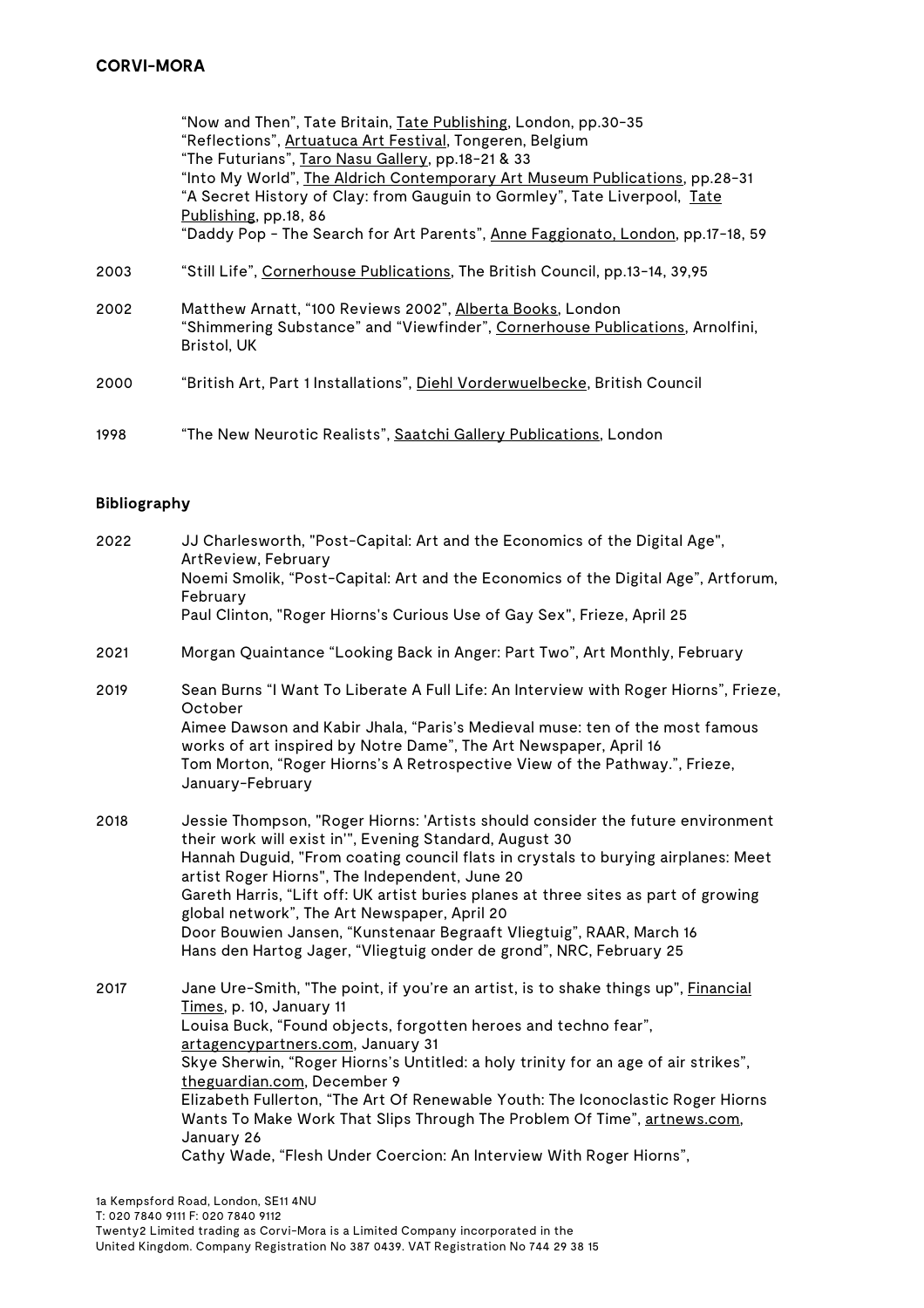thequietus.com, January 14

2016 Christian House, "Objects of fascination", Christie's Magazine, pp. 26-29 JJ Charlesworth, "Roger Hiorns", ArtReview (Vol 68), June

Maev Kennedy, "Roger Hiorns on course to bury Boeing 737 under Birmingham canalside", TheGuardian.com, April 21

Anny Shaw "Roger Hiorns hopes to see lots of planes buried around the world" TheArtNewspaper.com, April 14

Paul Wilkinson, "Choristers lying down on the job", ChurchTimes.co.uk, March 24 "Roger Hiorns To Present Comprehensive Survey At Birmingham's Ikon Gallery", ArtLyst.com, February 29

Gareth Harris, "Turner Prize nominee Roger Hiorns to bury Boeing plane in Birmingham next year", TheArtNewspaper.com, February 26

Patrick Steffen, "Äppärät Ballroom / Marfa", FlashArtOnline.com, February 9 "Äppärät at Ballroom Marfa", Contemporaryartdaily.com, February 7

"Longlist of artists for Big Art Project revealed", BirminghamPost.co.uk, January 6 Alastair Sooke, "Roger Hiorns: meet the artist who wants to bury a Boeing 737", telegraph.co.uk, December 4

Adrian Searle, "Roger Hiorns review – mad cows and Englishmen caught in the circle of life", theguardian.com, December 9

"Roger Hiorns announced as winner of the 2016 edition of Faena Prize for the Arts", artdaily.org, September 17

2015 Maev Kennedy, "Roger Hiorns to bury Boeing 737 as eerie artwork prepares for liftoff", theguardian.com, November 19

Jeanne Claire van Ryzin, "The Contemporary's 'Strange Pilgrims' draws viewers into art experience", MyStatesmen.com, October 21

Jan H. Vitvar, "The Malady of Mad People", Respekt.cz, June 27

Anne-Hélène Decaux, "Boeing 737 Seven Feet Under", newsoftheartworld.com, June 16

Grace Beaumont, "Critics' Pick: Roger Hiorns", Artfourm.com, June 19 "Roger Hiorns In Race To Bury Boeing Aircraft Before Swiss Rival", Artlyst.com, June 12

Henri Neuendorf, "Turner Prize-nominated artist Roger Hiorns will bury a Boeing 737 in the name of Art", artnet.com, June 11

Rachel Ward, "Artist Roger Hiorns to bury a Boeing 737", Telegraph.co.uk, June 9 Adam Sherwin, "Boeing 737 jet to be buried just outside Birmingham - all in the name of art", Independent.co.uk, June 8

Scout Inman, "Roger Hiorns at Galerie Rudolfinum", PraguePost.com, June 1 "Roger Hiorns", WallStreetInternational.com, May 6

Caroline Douglas, "Friday Dispatch: Roger Hiorns at Corvi-Mora, London", ContemporaryArtSociety.org, May 1

Isobel Harbison, "The Art of Curating", Frieze No.171, May, pp. 35-36 Mark Brown, "Birmingham's Ikon Gallery celebrates 50 years with greatest hits show", TheGuardian.com, April 23

"Visual Arts Center Participates in Exhibtion Exploring Experimental Art Organized by The Contemporary Austin", news.utexas.edu, April 13

Helen Sumpter, "History is Now: 7 Artists Take on Britain", ArtReview, April, p.114 Colin Martin, "Exhibition: UK Government's handling of mad cow disease", The Lancet, March 24

Tim Adams, "History is Now: 7 Artists Take on Britain review", The Observer, February 15

"Art, elections and mad cow disease", NewScientist.com, February 13 Ben Luke, "History is Now: Seven Artists Take On Britain, Hayward Gallery exhibition review", London Evening Standard, February 10 "In the studio with Roger Hiorns", Christies.com, February 3 Ben Miller, "First art exhibition on Mad Cow Disease to take place at London's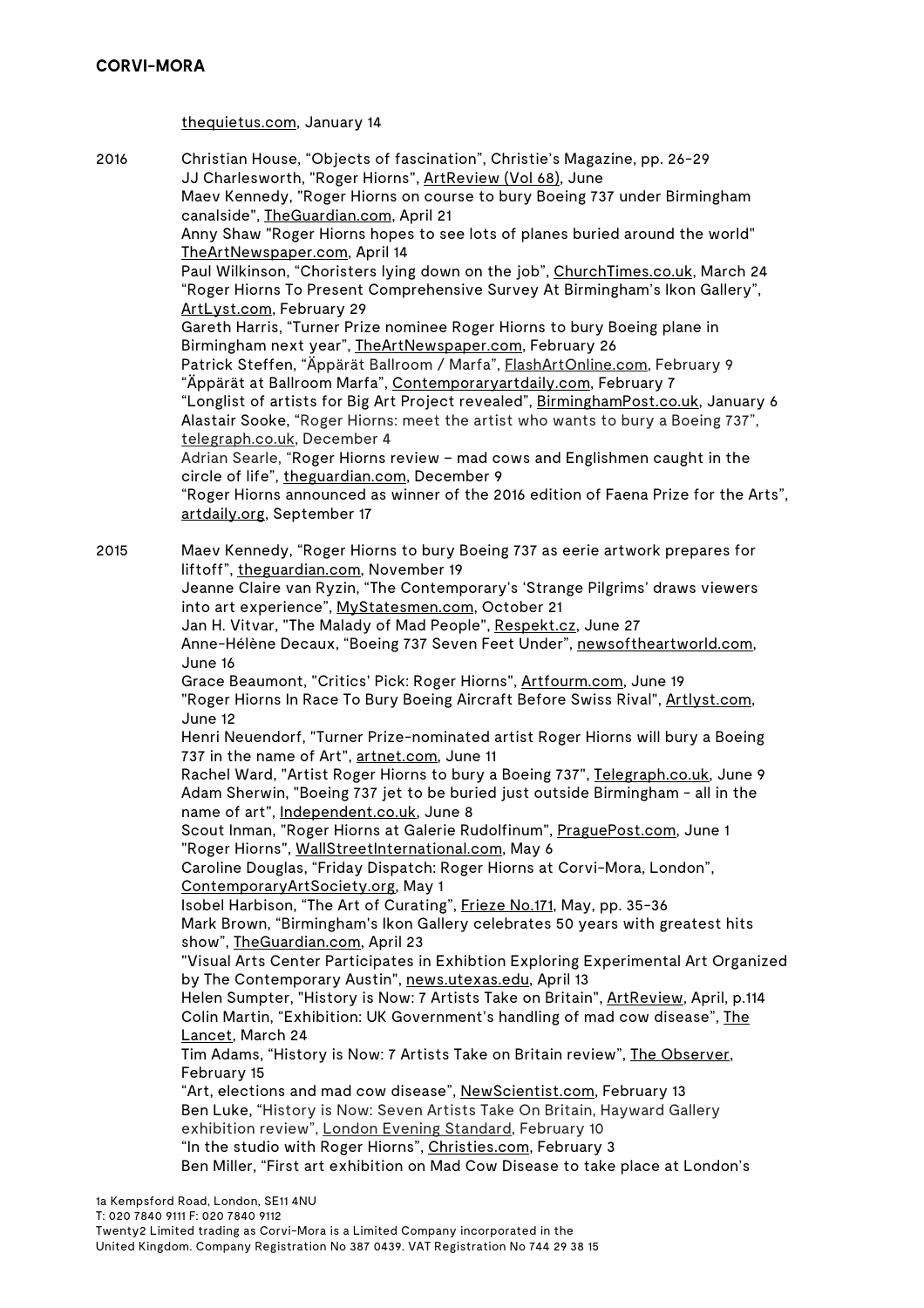Hayward Gallery", Cultre24.org.uk, January 30 Catherine Gee "The most exciting brand new things to see in 2015", TheTelegraph.co.uk, January 27 Emily Philippou, "'Mad cow disease' explored in forthcoming exhibition", Wellcome.ac.uk, January 23 Tom Morton, "Taipei Biennial 2014", Frieze No.168, January, pp.134-135 2014 Fisun Güner, "Sci-Fi Week: Through the eyes of JG Ballard", theartsdesk.com, November 28 David Pagel, "Review: Broken rules, standout, sculpture at Marc Foxx", LATimes.com, October 31 Paul Carey-Kent, "Frieze Highlights 2014", Artlyst.com, October 25 "Armchair Traveler: Beyond The Canvas", InterviewMagazine.com, October 17 Melissa Starker, "Works inspire reflection on links between art, money", TheColumbusDispatch.com, October 12 Juan Carlos Gea, "¿Por que hay ninos que temen los cielos azules?" Asturias24.es, October 10 Johanna Kieniewicz, "Summer Highlights", Plos.org, September 1 "First New York solo show for Roger Hiorns at Luhring Augustine", ArtMediaAgency.com, August 12 Martha Barratt, "Henry Moore and contemporary art", The Burlington Magazine, August, pp.19-20 Javier Pes, "Yorkshire Sculpture Park wins top museum prize", TheArtNewspaper.com, July 10 Mark Brown, "Yorkshire Sculpture Park named UK museum of the year", The Guardian, July 9 James Pickford, "Yorkshire's open air gallery wins museum prize", Financial Times, July 9 Nick Clark, "Museum of the Year Award: Sam Mendes presents Yorkshire Sculpture Park with prize", The Independent, July 9 Yinka Shonibare, "Museum of the Year 2014: what makes a winner?", The Guardian, July 4 "Recently licensed: National Gallery multimedia guide", ArtImage.com, July 3 "Making Colour at the National Gallery: Refining the palette", Economist.com, July 1 Bibiana Campos Seijo, "Chemistry and art", ChemistryWorld.com, July 1 Andy Extance, "Beyond Wonder", Chemistry World, July, pp.46-47 Jackie Wullschlager, "Making Colour at the National Gallery, London" FinancialTimes.com, June 20 Jonathan Jones, "Making Colour, National Gallery, London", The Guardian, June 18, p.8 Rachel Spence, "Moore and more sculpture", Financial Times, May 14 p.13 2013 "Best of 2013", Kunstbeeld, December 2013/January 2014, p.49 JJ Charlesworth, "Venice Biennale: Inside The Encyclopedic Palace", ArtReview (blog), November "Artist's Palate: Roger Hiorns' Insalata Caprese", Wallpaper, October, p. 298 "Agnes Denes and Roger Hiorns Exhibitions Announced For Firstsite Colchester", Artlyst.com, October 24 Sarah Farrington, "Review: Roger Hiorns' Untitled", Nouse: The University of York's student newspaper, October 18 "The ArtLyst Power 100: 2013 Alternative Art Power List Unveiled", Artlyst.com, October 16 Nick Terra, "Roger Hiorns", The Art Markets, October 3 Kees Keijer, "Schuimende sculpturen", Het Parool, September 23 Door Rudi Fuchs, "Kijken Bellen", De Groene Amsterdammer, September 19 Richard Cork, "Steel and concrete, flesh and blood", Financial Times, September 1 Isobel Jokl, "Roger Hiorns", DIG Yorskshire.com, September 16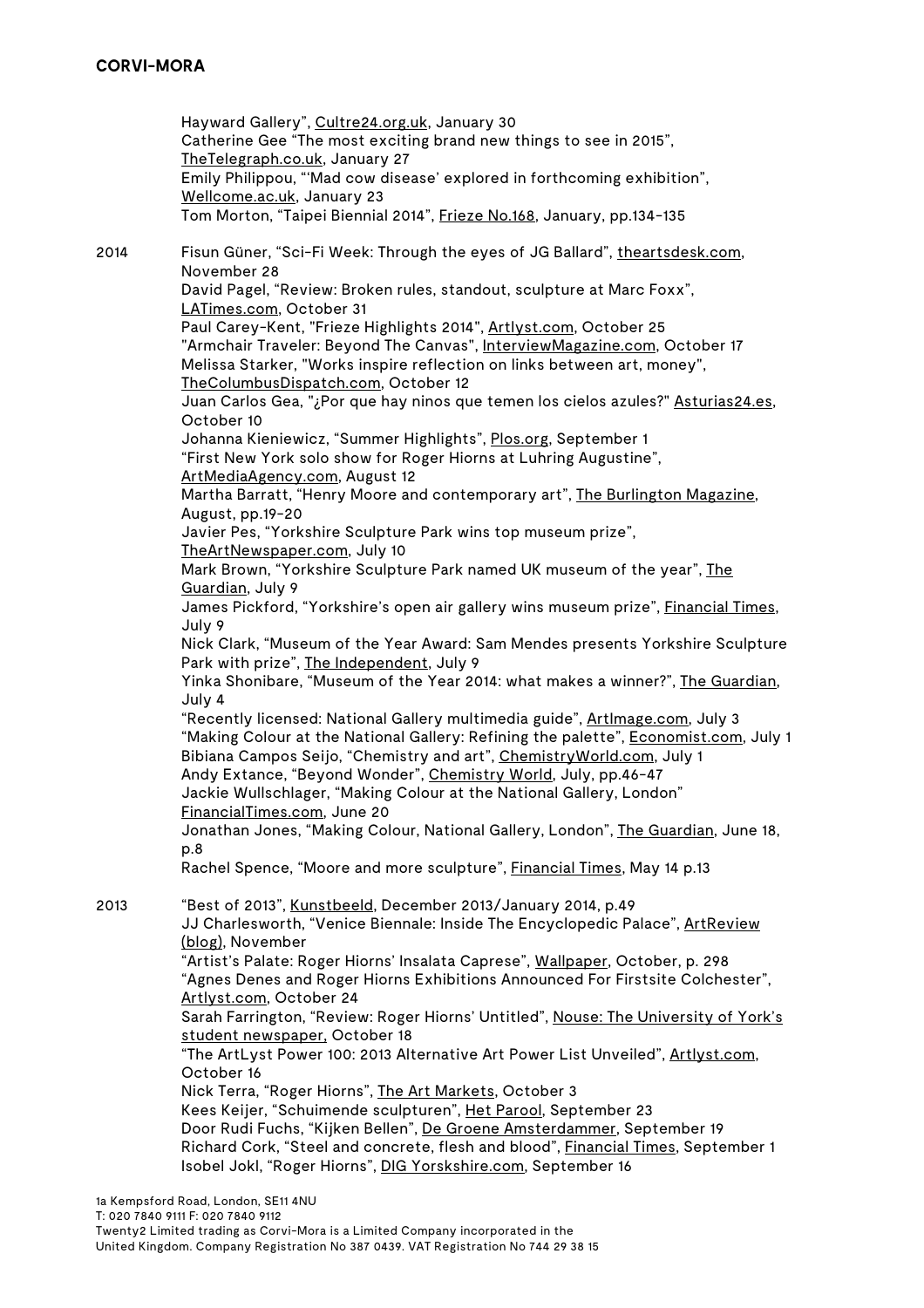Catherine Spencer, "Roger Hiorns at the Calder", this is tomorrow, September 10 "This week's top exhibitions", a-n, September 9

Hannah Duguid, "Damien Hirst's hero refuses to be a brand", The Independent, August 30

Sarah Jackson, "Fire and engines: Roger Hiorns sends naked men into the Hepworth Wakefield's Calder", Culture24, August 30

Skye Sherwin, "Exhibitionist: Tom Ormond, Stephan Balkenol, Roger Hiorns – this week's art shows in pictures", The Guardian, August 30

Charlotte Higgins, "Hiorns work shows naked ambition of new gallery", The Guardian, August 30

"Roger Hiorns' Youths inaugurate The Calder, Wakefield", Artupdate, August 29 "Opening Now: 10 Essential Exhibitions", The Double Negative, August 20

John Carlon, "Art, Music and Nudism at Wakefield's New Art Space the Calder", Huffington Post, August 11

Michael H. Miller, "Reviewing Artforum's Adverstisements Summer 2013", Gallerist The Observer, Summer

"Dates: our partial guide to essential forthcoming exhibitions and events", Crafts, July – August

"Culture 24/7: Recommended art gallery exhibition for August 2013", Culture 24/7, August 2

"Naked youth to launch new art space", a-n, July 25

James Smith, "Roger Hiorns: Seizure, 2008/2009", this is tomorrow, July 25 Rob Sharp, "Roger Hiorns Launches Calder With "Youth" Series", Blouin Artinfo, 24 July

Ian Youngs, "Art fans Do It at Manchester International Festival", BBC News, July 10 Karen Wright, "Roger Hiorns", Independent Radar, July 6

"Roger Hiorns at Yorkshire Sculpture Park", recent future archive (blog), June 28 "The 50 Best Family days out", The Independent, June 27

Holly Black, "Crystal squalor: Moving Roger Hiorns' Seizure 2008/2013 to the Yorshire Sculpture Park", OneStopArts, June 16

"Roger Hiorns' blue crystal work Seizure, 2008/2013 opens at Yorkshire Sculpture Park, artdaily.org, June 15

"Wakefield: True blue work of art has brand new home", Yorkshire Evening Post, June 14

"True blue work of art goes on show in its new Yorkshire home", Yorkshire Post, June 14

Graham Brown, "Take a walk around Yorkshire Sculpture Park's new exhibition in our video and picture gallery", Huddersfield Daily Examiner, June 14

Amandas Ong, "Picks of the Day 2: Art Basel 2013", Frameweb, June 14 Jonathan Jones, "Outsider geniuses and blue crystals – the week in art", The Guardian, June 7

John Quin, "The World Is Almost Six Thousand Years Old", Art Review, May, Issue 68, p. 117

Adrian Searle, "From Prada to povera: the Venice Biennale recaptures the spirit of the 60s", The Guardian, May 31

"Roger Hiorns' Seizure reopens at YSP", Despoke, May 28

"Roger Hiorns' Turner Prize Nominated Installation Opens At Yorkshire Sculpture Park", ArtLyst, May 24

Carol Vogel, "New Guide in Venice", The New York Times, May 23

"The Hepworth Wakefield celebrates 2<sup>nd</sup> birthday with an announcement", The Wakefield Express, May 21

"Hepworth celebrates birthday with new arts space", Yorkshire Post, May 21 Thierry Somers, "Roger Hiorns Interview", 200percentmag.com, April 12 Hana Cohn, "The 50 Best Artist Collaborations in Fashion, Complex.com, April 4 "The Collection Lincoln & The Usher Gallery", e-flux.com, February 20 Adam Grinovich, "Roger Hiorns and Joseph Beuys Exhibition", itsliquid, February 19 Irene de Craen, "Review: Roger Hiorns, Museum De Hallen", Frieze, January 29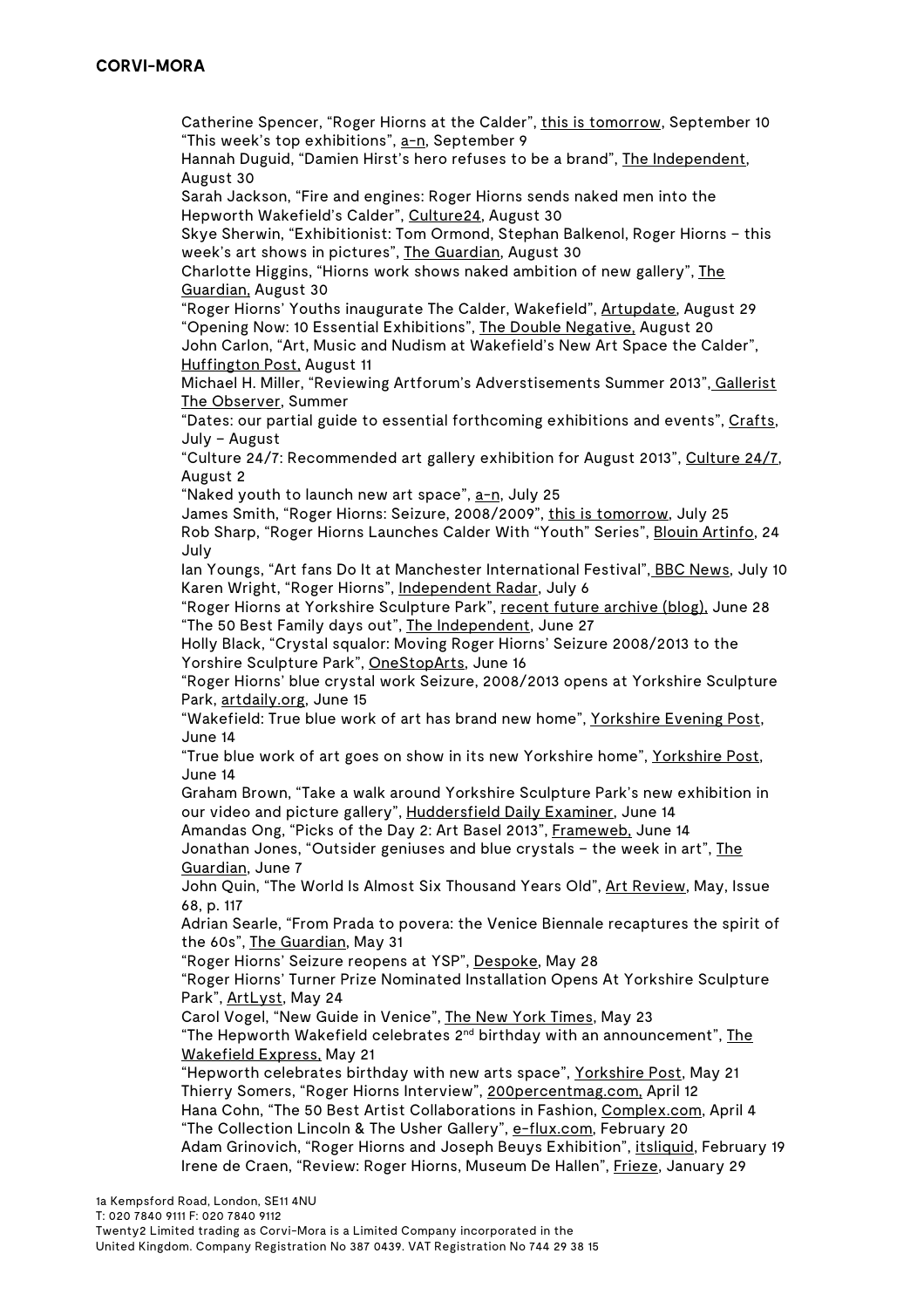Bethan Troakes, "A Treasure Trove in the Attic: Days in Lieu at David Zwirner's The Upper Room", OneStopArts.com, January 21 Coline Milliard, "David Zwirner Debuts Rule-Bending Aesthetic Laboratory Space in London", ArtInfo.com, January 15 2012 Thierry Somers, "Roger Hiorns", 200percentmag.com, December 4 "Roger Hiorns: De Hallen Haarlem", e-flux.com, November 27 Colin Ledwith, "Grounded Transformation", stonecanyonnocturne.com, October 29 "Roger Hiorns: Marc Foxx", Artforum International, October, pp.273-274 "The 100 Most Iconic Artworks of the Last 5 Years", Artinfo.com, September 17 Emma Crichton-Miller, "Modern Art in an Ancient Castle", WSJ.com, August 30 "Latest Commissions for the New Royal London", vitalarts.org.uk, July 24 Sharon Mizota, "Taking Flight With Abstraction: Roger Hiorns at Marc Foxx Gallery", The Los Angeles Times, July 13 "Seizure van Roger Hiorns Verplaatst Naar Yorkshire Sculpture Park", kunstbeeld.nl, July 13 "Roger Hiorns Turner Nominated Seizure Saved For The Nation", artlyst.com, July 11 Benjamin Sutton, "Turner Prize-Nominated Roger Hiorns Installation in Condemned Apartment Saved", blogs.artinfo.com, July 10 "Art Grotto Saved From Demolition", bbc.co.uk, July 9 "Turner Prize-nominated Artwork Saved From Council Flat Demolition", dash.com, July 9 Charlotte Higgins, "Blue Crystal Palace Finds a New Home in Yorkshire", The Guardian, July 7, pp.14-15 Gareth Harris, "Crystal Flat on the Move", The Art Newspaper, Vol. XXI, No. 237m July/August, p.1 Martha Schwendener, "Civic Lessons, Public Invited", The New York Times, June 7 Laura McLean-Ferris, "Reviewed: Roger Hiorns", Art Review, Summer, Issue 60, pp.132-133 Emily Nathan, "Giant Catsup Bottle Invades City Hall Park", artnet.com, May 25 "Pass the Art in City Hall Park", TribecaCitizen.com, May 24 Jennifer Ceaser, "Art's Fun in the Sun", NYPost.com, May 23 Skye Sherwin, "This Week's New Exhibitions: News From Nowhere, Colchester", guardian.co.uk, May 19 Dan Udy, "Roger Hiorns", aRm, Volume One, Spring/Summer Marta Jecu, "By All Means Trust in Allah, but Tie Your Camel First: A Look at the 2012 Marrakech Biennale (Part 2)", BerlinArtLink.com, April 25 Martin Herbert, "Best Galleries: Corvi-Mora, Roger Hiorns", Time Out, April 12-18, p.46 Skye Sherwin, "Artist of the Week 184: Roger Hiorns", guardian.co.uk, April 5 Martin Herbert, "Roger Hiorns", Time Out, March 22 -28, p.49 "Roger Hiorns' Sculpture Comprising Two Decommissioned Aircraft Engines is Part of Sculpture Show", artdaily.org, January 2011 Katy Cowan, "Scottish National Gallery of Modern Art Announces Definitive Look at 110 Years of Sculpture", CreativeBoom.co.uk, December 16 Coline Milliard, "Artist Roger Hiorns on Post-9/11 Life, and Why He Would Like to Bury a Jumbo Jet", Artinfo.com, December 8 "Roger Hiorns to bury Airbus Under the UK", Phaidon.com, December 7 Scott Rothkopf, Art Forum, December, p.200 Steven Stern, "September 11", Frieze, November-December, p.128 Véronique Mortaigne, "Le 11-Septembre était déja là avant", LeMonde.fr, October 22 Andrea K. Scott, "Critic's Notebook; Speak Memory", The New Yorker, September 12, p.8 Roberta Smith, "Critic's Notebook; Three Ways To Look Back, None Easy", The New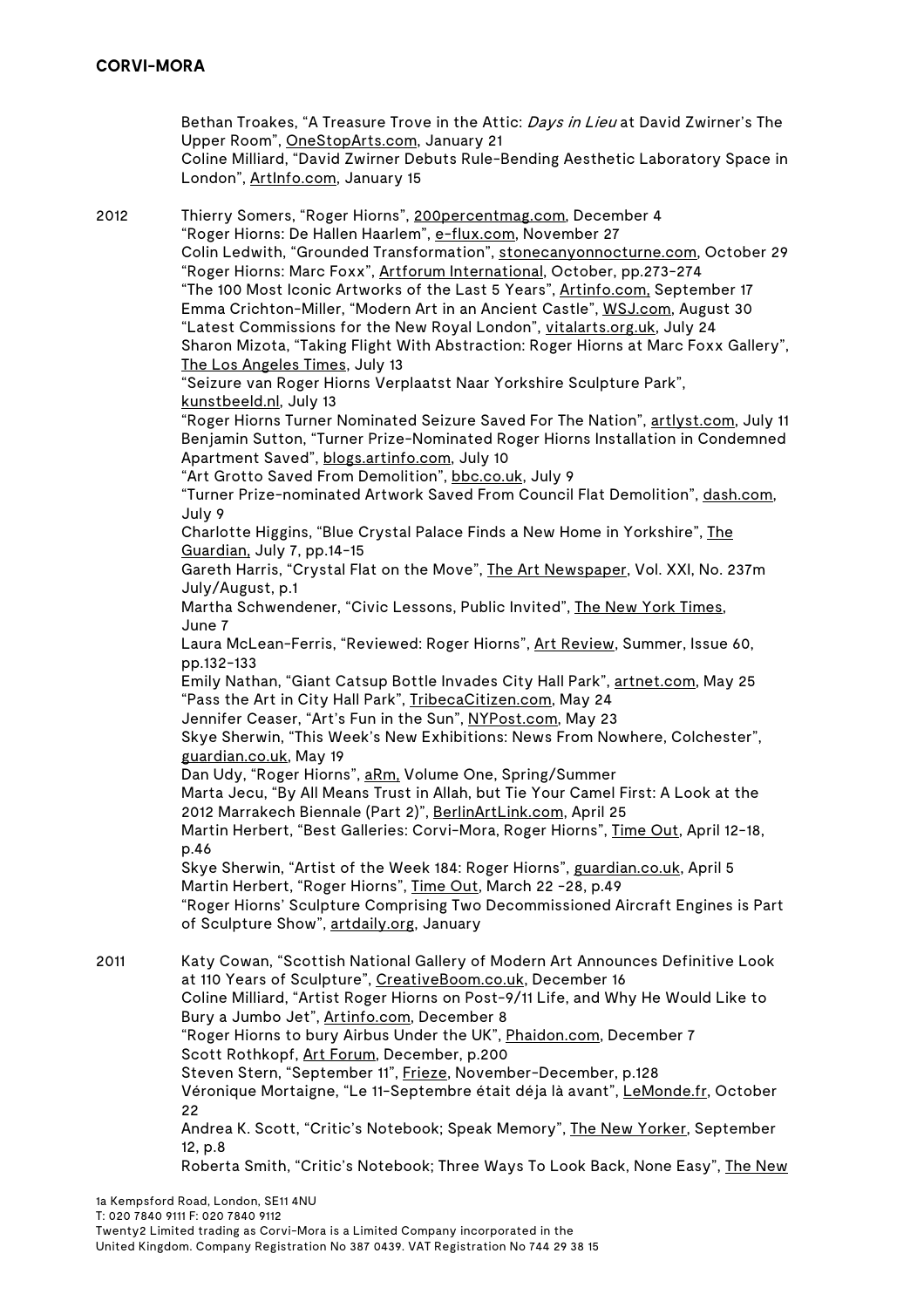York Times, September 10 Stefano Pilati, "Inside Biophilia", Dazed & Confused, August, pp.82-83 Susanna Davies-Crook, "Roger Hiorns Times Two", dazeddigital.com, April Michael Glover, " The best of British Art, Seen in a New Light", The Independent, February 16 Ossian Ward, "British Art Burns Bright", Time Out, March 3-9 "Arts Council Collection New Acquisitions 2010-2011", Arts Council**,** Front Cover Nicola Bozzi, "Roger Hiorns", Art Slant, January Kees Keijer, "Kunstwerken van badschuim en koehersenen", Het Parol, January 24 Sandra Smallenburg, "Roger Hiorns in Annet Gelink Gallery", NRC Handelsblad: Cultural Supplement, January 14, p.15 "Roger Hiorns at Aspen Art Museum", Contemporary Art Daily, January 5 JJ Charlesworth, "How to survive as an artist: Interview with Roger Hiorns", Metropolis M, December/January pp. 28-35, pp.99-101 Louise Jury, "Naked flame... art buffs take revealing role in installation", *Evening* Standard**,** February 15 Mark Brown, "Great Fire of London: hottest art back after 21 years", Guardian, February 16 2010 Dorothy M. Atkins, "The Powers of Objects in Art", Aspen Daily News Online, December 16 Richard Dorment, "The British Art Show", Telegraph.co.uk, November 1 "Roger Hiorns", Thisistomorrow.org, August 1 "British Artist Roger Hiorns Creates Sculpture for Art Institute", Artdaily.org, May 13 "Review: Roger Hiorns/Art Institute of Chicago", Newcity Art, May 10 "Roger Hiorns commissioned at Art Institute Chicago, Flash Art online.com, May "The Art Institute of Chicago", e-flux, May 16 J.J. Charlesworth, "It's So Predictable", <u>Art Review</u>, January/February, p.32 Alexis Vaillant, "Looking Back: Solo Shows", Frieze, January/February, pp.87-89 James Rondeau, "Looking Back: Solo Shows", Frieze, January/February, pp.87-89 2009 "Anti-Hirst; How Artist Roger Hiorns Became Britain's Most Interesting Artist", Kelowna.com, December 5 Yaji Huang, "Art Star: Roger Hiorns", Contemporary Chinese Art News, December, Number 59, p.124 Bruce Millar, "Roger Hiorns. The Master Alchemist Discusses His Work", The Art Newspaper, October 15, p.11 Jo Steele, "An Egg and Moon Race for the Turner Prize", Metro, October 6, p.11 Steve Pill, "Putting an End to the Shock Tactics", Metrolife, October 6, pp.30-31 Tom Lubbock, "Are We Losing the Art of Surprise?", The Independent, October 6, p.12 Adrian Searle, "Here Comes the Egg Men", The Guardian, October 6, pp.20-21 Ben Hoyle, "History Repeats Itself as Late Addition to the Turner Prize Proves a Little too Diverting", The Times, October 6, p.15 Richard Dorment, "The Favourite Versus the Dazzling Outsider", The Daily Telegraph, October 6, p.31 Jeremy Deller, "Ingredients for a Turner Prize – Dust, Bones and a Freeze-Dried Cow Brain", The Guardian, October 6, p.15 Rashid Razaq, "Ashes to Ashes…Dust, Skulls and Cow Brains on the Turner Prize Shortlist", Evening Standard, October 5, p.3 Alexa Baracaia and Jessica Holland, "The 20 Hottest Art Shows This Autumn", The London Paper, September 8, p.14 Steven Stern, "The Quick and the Dead", Frieze, September, pp.134-135 "Copper Load of This", The Independent, July 24, Arts and Books Section Veronica Lee, "Compelling Crystals", London Evening Standard, July 23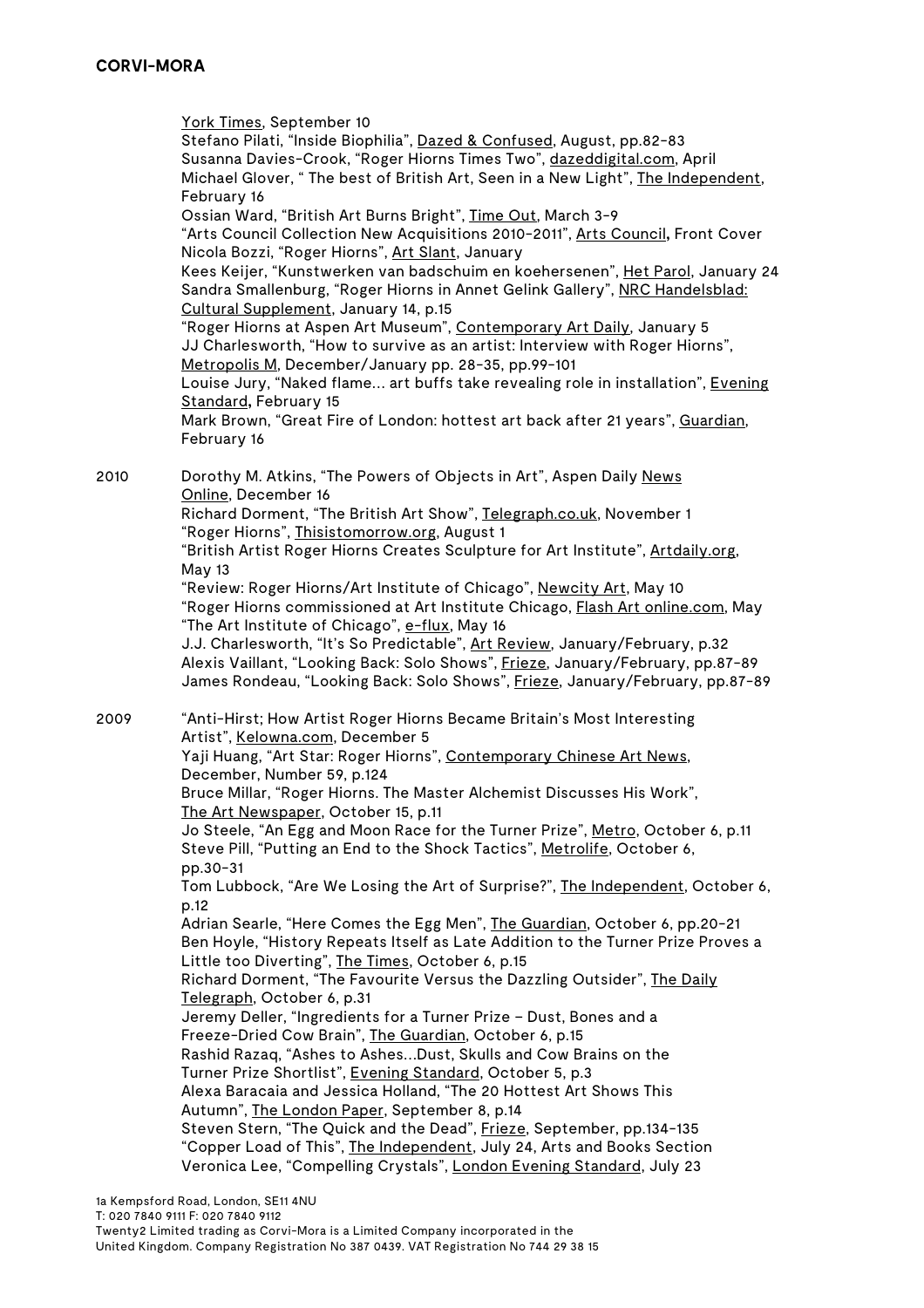"Metro Life: Arts and Entertainment", Metro, July 23 "Crystal Flat Will Reopen", South London Press, July 17 "Applaud", Mint Living, Dehli, May 7 Jonathan Jones, "The Big Dig", The Guardian, April 30, pp.21-23 Ian Sampple, From High School to High Art: The Joys of Copper Sulphate", The Guardian G2, April 30 Charlotte Higgins, "Crowd Pleasers Dominate Turner Shortlist", The Guardian, April 29, p.13 Richard Dorment, "Richard Dorment on the Turner Prize Shortlist", The Daily Telegraph, April 29, p.25 Arifa Akbar, "Diamonds, Crystals and Bare Backsides: Its Turner Prize Time!", The Independent, April 29, pp.10-11 Ben Hoyle, "The Draughtsman, Surrealist, Graffiti Artist and Alchemist Who Rescued The Turner Prize", The Times, April 29, p.2 Don Maclay, "Crystal Amazed", The Daily Mirror, April 29, p.25 Prize Fighters, Financial Times, April 29 Amar Singh, From Bedsit to Crystal Palce, The Evening Standard, April 28, p.11 Jane Ure-Smith, "The British Council's Collection is Home at Last", financialtimes.com, March 9 Bethany Halford, "Concocting a Crystalline Lair", Chemical & Engineering News, January 5, pp.30-31 Nancy Princenthal, "Roger Hiorns Artangel and Corvi-Mora", Art In America, January, p.122 2008 Gilda Williams, "Review: Roger Hiorns", Artforum, December, pp.331-332 Stefano Collicelli Cagol, "Seizure", Domus, December William Wiles, "Review: Seizure", Icon Eye (Icon Magazine 065 Online), November Oliver Gili, "Last Chance to See: Seizure by Roger Hiorns", Londonist, November 24 Hugh Pearman, "My Blue Heaven", The Sunday Times, November 9 Paul Carey-Kent and Vici MacDonald, "Roger Hiorns", Art World, October/November, pp.88-90 J.J. Charlesworth, "Voodoo Modern", Art Review, October Jonathan Jones, "Don't Miss Seizure, the Blue Crystal Wonder", TheGuardian Blog, October 29 Alice Rawsthorn, "Ceding Control to a World of Random Beauty", International Herald Tribune, October 13 Beena Nadeem, "Room With a Magical View", Inside Housing, October 3 Liz Hoggard, "Rhapsody in Blue Crystal", Evening Standard, September 30 Jonathan Jones, "Digital Cameras Give us Another Way of Enjoying Art", Guardian Blog, September 11 Richard Cork, "From Council Flat to Crystal Cave", Financial Times, September 5 Adrian Searle, "Don't Forget Your Wellies…", The Guardian, G2, September 4, p.28 Helen Sumpter, "Chemical Brother", Time Out, September 4-10, p.54 Alastair Sooke, "Seizure: Neptune's Grotto Shimmers in a Council Flat", The Daily Telegraph, September 3 Steve Pill, "He's Having a Crystal Ball", Metro, September 3, p.39 Elizabeth Day, "Approach at Your Peril", The Observer, August 31, p.27 Catherine Croft, "Growing Crystals From Architecture", Building Design online, August 29 Brian Sholis, "Roger Hiorns: 500 Words", artforum.com, August 28 John Prendergast, "Crystal Castle", Southwark News, August 28 Fiona Maddocks, "Crystal Method", Evening Standard, August 26, p.39 Skye Sherwin, "The Asphalt Jungle: Artangel", ArtReview, July-August Alexander Kennedy, "The Art of Science", The List, Issue 600, April Martin Herbert, "1<sup>st</sup> Athens Biennale", Frieze, February, p.170 Junko Fuwa, "Roger Hiorns", Pen Magazine, Edition 214, p.62-63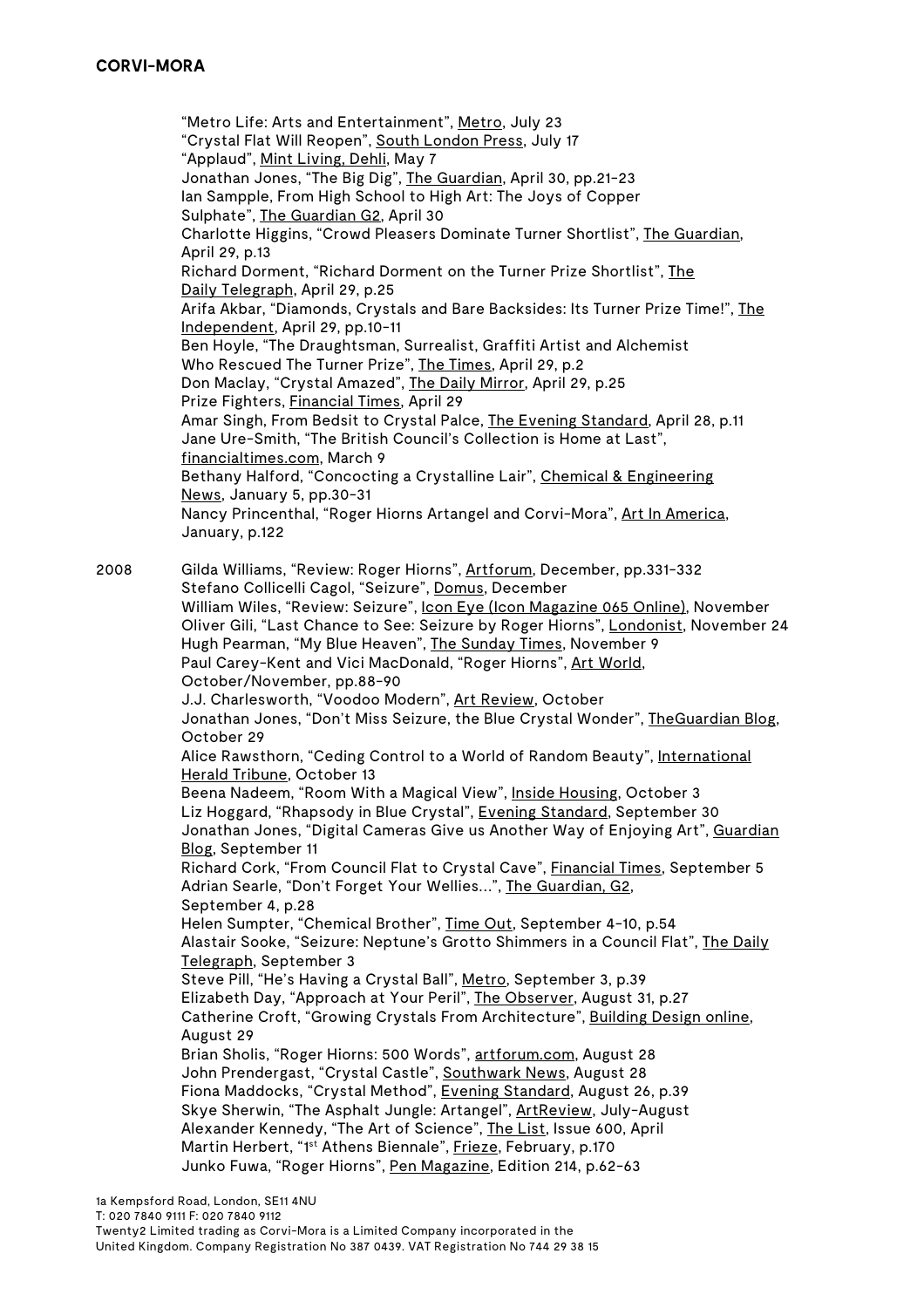|      | Nuno Rodrigues, "Nuclear Fusion and Art's Fission", Mute Beta, January 30                                                                                                                                                                                                                                                                                                                                                                                                                                                                                                                                                                                                                                                                                                                                                                                                                                                                                                                                                                                                                                                                                                                                                                                                        |
|------|----------------------------------------------------------------------------------------------------------------------------------------------------------------------------------------------------------------------------------------------------------------------------------------------------------------------------------------------------------------------------------------------------------------------------------------------------------------------------------------------------------------------------------------------------------------------------------------------------------------------------------------------------------------------------------------------------------------------------------------------------------------------------------------------------------------------------------------------------------------------------------------------------------------------------------------------------------------------------------------------------------------------------------------------------------------------------------------------------------------------------------------------------------------------------------------------------------------------------------------------------------------------------------|
| 2007 | Jen Graves, "Not Insubstantial", The Stranger, Seattle, November 28<br>Justine Gaunt, "Roger Hiorns", interface.a-n.co.uk, November<br>Katie Sonnenborn, "Good Morning, Midnight", Frieze, October, p.275<br>Ossian Ward, "Handsome Young Doctor", Time Out, August 10<br>Nikki Columbus, "Good Morning, Midnight", artforum.com, August<br>Holland Cotter, "Good Morning, Midnight", Art in Review: New York Times, July 27<br>Matt Price, "Out There: Contemporary Artists From the West Midlands",<br>New Birmingham Art, pp.32-33<br>Bruce Hainley, "Roger Hiorns", Artforum, March, pp.326-326<br>Mark Brown, "Wanted: Crystal or Council Home", The Guardian, January 15<br>Jennifer Higgie, "Solo Show", Frieze, January/February, p.133                                                                                                                                                                                                                                                                                                                                                                                                                                                                                                                                  |
| 2006 | Melissa Gronlund, "Monologue Nights", Frieze, October, p.56<br>"Top 100 artists", Flash Art, October, p.68<br>Michael Archer, "Best of British", Times Online, August 26, p.31<br>Morgan Falconer, "Talking, Talking, Always Talking", Times Online, July 26<br>Roger Hiorns, Frieze, June/July/August, p.209<br>Richard Dorment, "Strange Attraction of a Maternal Monster", The Telegraph, April<br>18<br>Alessandro Rabottini, "Jaybird", ArtReview, March, Volume 62, p.126<br>Andrew Marsh, "Roger Hiorns", Flash Art International, March/April, pp.114-115<br>Antony Hudek, "Le Voyage Intérieur", Flash Art International, March/April, p.54<br>Tom Morton, "Looking Forward", Frieze, January/February, p.124<br>Neil Mulholland, "British Art Show 6", Flash Art International, January/February,<br>p.100<br>Jessica Lack, "Roger Hiorns", The Guide (The Guardian), January 14-20, p.36                                                                                                                                                                                                                                                                                                                                                                              |
| 2005 | Nanda Janssen, "Sign of the Times", Mister Motley, pp.76-77<br>Roger Hiorns, "Questionnaire", Frieze, October, p.232<br>Tom Morton & Catharine Patha, "Accidents Never Happen", Frog, Issue 1, Spring,<br>pp.52-55<br>Martin Herbert, "Roger Hiorns", Time Out, January 4                                                                                                                                                                                                                                                                                                                                                                                                                                                                                                                                                                                                                                                                                                                                                                                                                                                                                                                                                                                                        |
| 2004 | Craig Burnett, "Pick of the Week", The Guardian, December 6, p.14<br>Xavier Dourox, "Retour de Présence", Zero Deux No.31, Autumn, pp.14-15<br>The Future, Issue One<br>Grace Glueck, New York Times, August 27<br>Emma Crichton-Miller, "Feats of Clay", RA Magazine, Summer, p.20<br>Melissa Nix, "Postmodern is Passé", The Daily Yomiuri, July 29, p.18<br>Usuki Naoko, "The Futurians", What's New 09, ART iT, p.18<br>Tanya Harrod, "Serious Play's Feat of Clay", The Times Literary Supplement, July<br>Morgan Falconer, "Breaking the Mould", V & A Magazine, Summer<br>JJ Charlesworth, "Roger Hiorns", Contemporary, Issue 64, pp.46-49<br>"A Secret History of Clay: From Gauguin to Gormley", Tate, pp.18, 21,86<br>"A Secret History of Clay", Ceramic Review, May/June, p.17<br>"A Secret History of Clay", Art of England, May/June, p.10<br>Philip Key, "Expect the Unexpected", Daily Post, May 28<br>Bill Mayr, "Ordinary Materials Viewed in New Ways", The Columbus Dispatch,<br>May 22, p.C1<br>"What's On", The Art Newspaper, Issue 146, April, p.6<br>Anne Martens, "Roger Hiorns", Flash Art, January/February, pp. 110-111<br>Dan Fox, "Roger Hiorns", Frieze, January/February, pp.94-95<br>Martin Herbert, "Roger Hiorns", Artforum, January, p.166 |

2003 Morgan Falconer, "Contemporary Art", The Burlington Magazine, December, p.875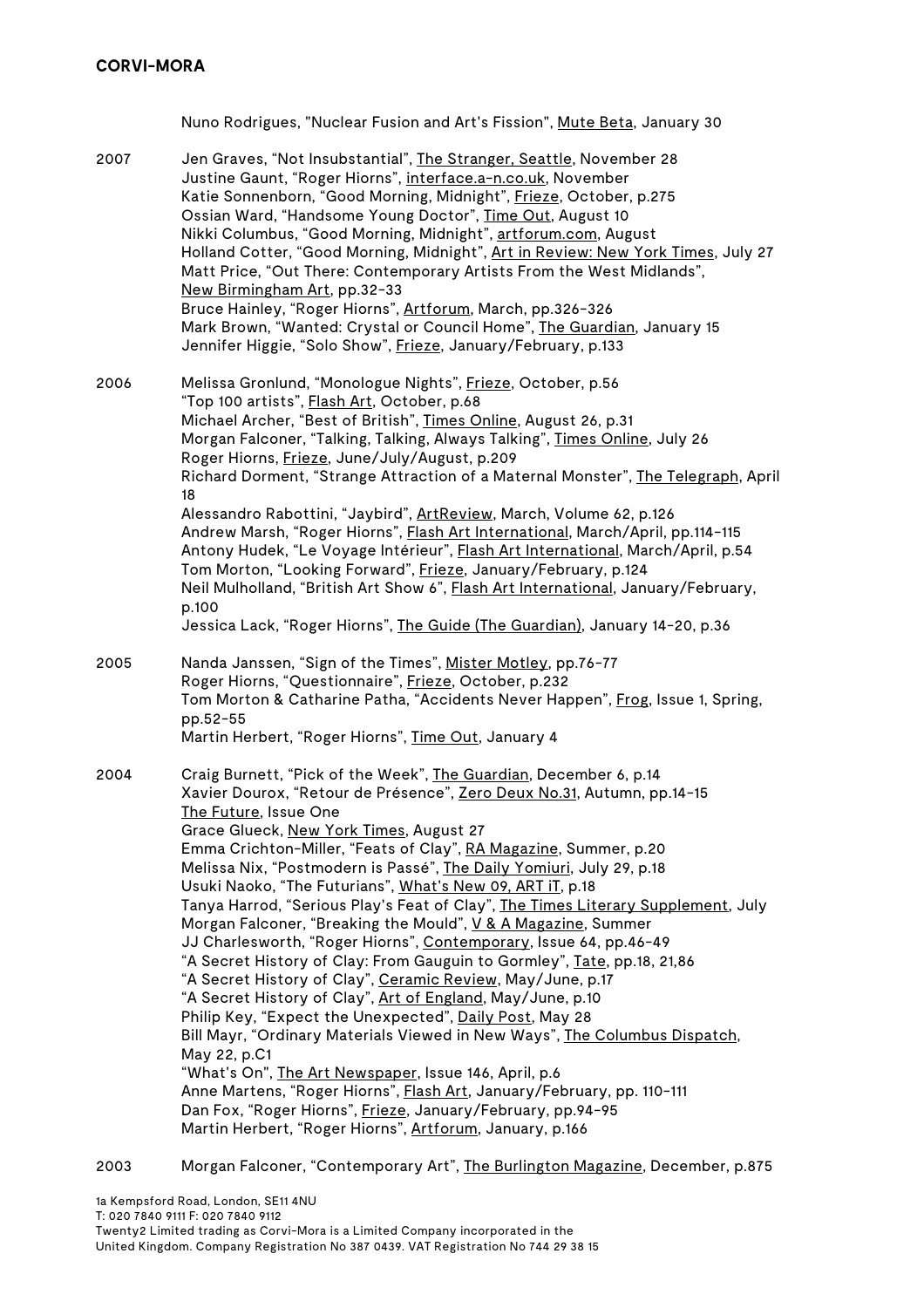Time Out Athens, November 13-19, p.89 Jessica Lack, "Picks of the Week", The Guardian G2, November 10, p.18 "Poetry Review", The Poetry Society, Autumn, pp.77, 83, 87 Time Out, August 27 - September 3, p.53 Richard Cork, "Fire and Ice", New Statesman, August 11, pp.28-30 JJ Charlesworth, "Roger Hiorns/David Musgrave", Art Monthly, April, pp.40-41 2002 Morgan Falconer, "The Galleries Show", Modern Painters, Winter, pp.142-143 José Zalaquett, "Vida Quieta", Capital, November 22 "Still Life", El Mercurio on Line, November 6 Carlos Navarrete, "Límite y continuidad", Nuevo Diseno, 05, pp.62-65 JJ Charlesworth, "Sign and Substance in Recent Sculpture", Artext, Fall, pp.36-43 Tom Morton, "The Crystal Method", Frieze, October, pp.76-77 Jörn Ebner, "Exchange", Frankfurter Allgemeine Zeitung Andrew Hunt, "Exchange and New Originals", Untitled, Spring, p.31 Paco Barragán, The Art to Come, pp.126-127 Ian Hunt, "Shimmering Substance", Art Monthly, June, pp.39-42 Andrew Hunt, "Exchange", Untitled, Issue 27, p.32 Sally O'Reilly, "Exchange", Frieze, May, pp.96-97 JJ Charlesworth, "Exchange", Contemporary, April, p.114 JJ Charlesworth, "Neon", Contemporary, March, p.94 2001 Morgan Falconer, Untitled, Autumn/Winter, p.32 Michael Archer, Artforum, December, p.131 Minnie Gastell, Donna, October, p.38 Mark Wilsher, What's On, October 3, pp.24-25 JJ Charlesworth, "Secret Secretions", Art Monthly, September, p.20-21 2000 JJ Charlesworth, "...Comes the Spirit", Art Monthly, June Claire Bishop, Evening Standard, May 26, p.66 Helen Sumpter, Evening Standard, April 27, p.55 Jonathan Jones, The Guardian, April 21 Dan Crowe, Butterfly, Issue 5 Jörn Ebner, Frankfurter Allgemeine Zeitung, No 84, April 8, p.54 1999 Michael Archer, Artforum, November, p.153 Dave Beech, Art Monthly, November, pp.32-33 Helen Sumpter, Evening Standard, October 8 Lena Corner, ID Magazine, August, p.28 J.J Charlesworth, Art Monthly, July/August, pp.33-35 "The Saatchi Decade", Booth-Clibborn Publications 1998 Mark Currah, Time Out, August 26

Keith Patrick, Contemporary Visual Arts, Issue 20 Piers Masterson, Untitled Magazine, Issue 17, Autumn Michael Wilson, "Micro", Catalogue Jane Burton, "The New Neurotic Realists", The Express, June 6 David Lister, "Sorry Damien, However Hard You Try, You've Become

### **Collections**

Art Institute of Chicago, Chicago The Contemporary Austin, Austin Museum of Modern Art, New York Tate Collections, UK